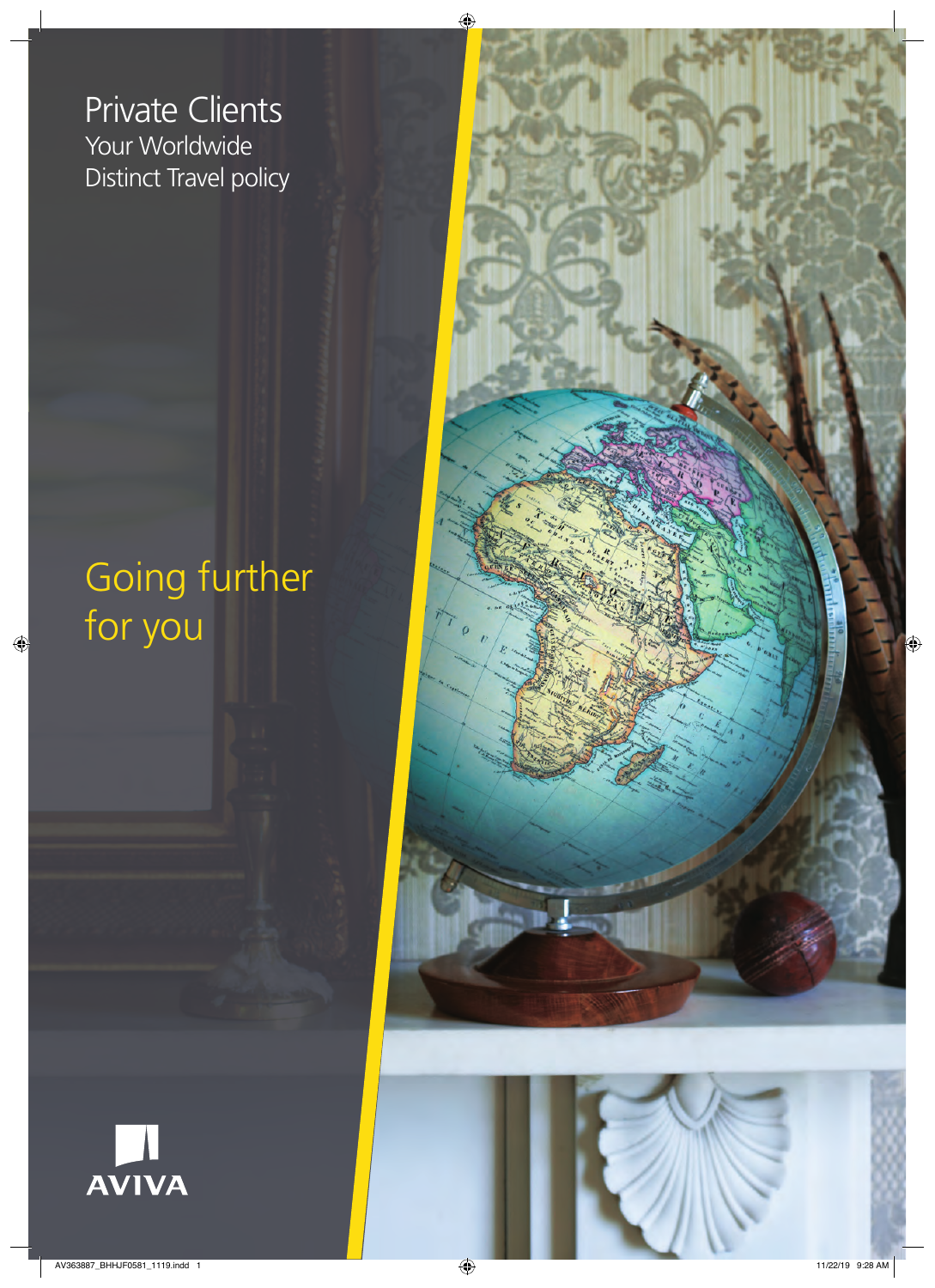# Welcome to your Worldwide Distinct Travel Insurance

This additional cover is supplement to the main policy and should be read in conjunction with the main policy document. Unless specified in this wording, the terms of the full policy apply to this additional cover. Here are some helpful common questions.

## Do I need to tell you that I am travelling?

No. As long as you have told us about any relevant medical conditions you do not need to register with us or tell us that you are travelling.

## What is the maximum trip length?

Trips should be no longer than 90 days and must start and end in the UK, Channel Islands or Isle of Man.

## Are holidays in the UK covered?

Yes. Holidays in the UK, Channel Islands or Isle of Man need to involve a stay of at least 2 consecutive nights in pre-booked holiday accommodation. Please see our definition of pre-booked holiday accommodation on page 10.

## Are winter sports holidays covered?

Yes. Winter sports holidays are covered for up to a maximum of 31 days in any calendar year.

Please see the full details of what is covered on pages 18-19.

## What is the maximum age of this policy?

Any insured person will be covered on this policy as long as they are aged under 75 at the date of renewal.

## Who is covered by this policy?

The policyholder, his/her partner, their children who are up to and including 24 years of age at the start date of the trip and in full time education, and domestic staff who, at the start date of the trip, permanently reside at home.

#### Do you need to know about any medical conditions?

Yes, full details of what you need tell us, when you need to tell us and health exclusions can be found in the 'Your health' section, please see page 08.

## Can I claim for cancellation of my trip if I have a problem with my travel documents, eg my passport is out of date/not arrived in time or my visa is invalid?

No. There is no cover under this policy for problems with your travel documents before you leave. If your passport is lost or stolen or damaged while you are abroad there is cover in this situation. Please see the Emergency Travel Document section on page 17 and 18. Before you book a trip, check the entry requirements of the country you intend to visit with the local government embassy and/or the Foreign and Commonwealth Office website www.gov.uk/foreign-travel-advice.

## Customers with disabilities

This policy and other associated documentation are also available in large print, audio and Braille. If you require any of these formats please contact your insurance adviser.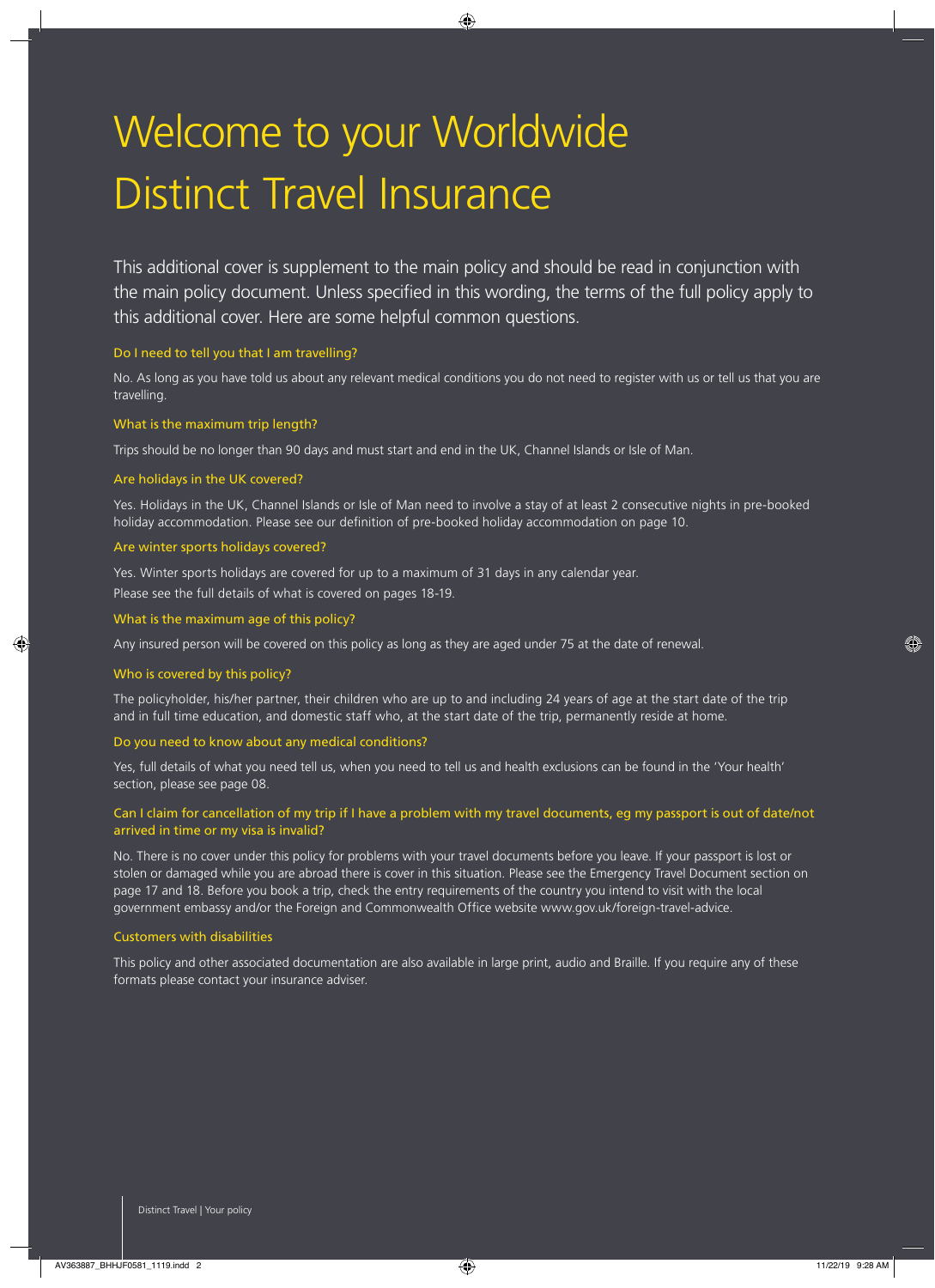# **Contents**

| Claims service                                                             | 03             |
|----------------------------------------------------------------------------|----------------|
| Travel services                                                            | 04             |
| <b>Definitions</b>                                                         | 0 <sub>5</sub> |
| Contract of insurance and information<br>and changes we need to know about | 06             |
| Worldwide Medical Emergency Assistance Service                             | 07             |
| Your Health                                                                | 08             |
| Your cover                                                                 | 09             |
| Cancelling or coming home early                                            | 09             |
| Travel disruption                                                          | 11             |
| Emergency medical and associated expenses                                  | 12             |
| Accidental death or permanent disability                                   | 14             |
| Personal liability                                                         | 15             |
| Legal expenses and advice                                                  | 15             |
| Your activities                                                            | 16             |
| Your possessions                                                           | 17             |
| Winter sports cover                                                        | 18             |
| General exclusions                                                         | 20             |
| General conditions                                                         | 21             |

# How to make a claim

Should you need to make a claim under this travel insurance policy, please contact us using the appropriate telephone number shown below.

For medical and other emergencies, please call our 24-hour helpline on (+44) 1603 208 538.

For legal expenses, please call us on 01603 208 536.

For baggage and personal money claims please refer to your home insurance. Please call us on 0800 051 1750 (for claims abroad call (+44) 1603 208 901).

For all other claims, please call us on 01603 208 537 when you are in the UK or (+44) 1603 208 537 from abroad.

In all cases, please quote your policy number.

## Call recording and monitoring

For our joint protection and training purposes calls may be recorded and/or monitored.

Calls to 0800 numbers from UK landlines and mobiles are free. The costs of calls to 01, 02 and 03 prefixed numbers are charged at national call rates (charges may vary dependent on your network provider) and are usually included in inclusive minute plans from landlines and mobiles.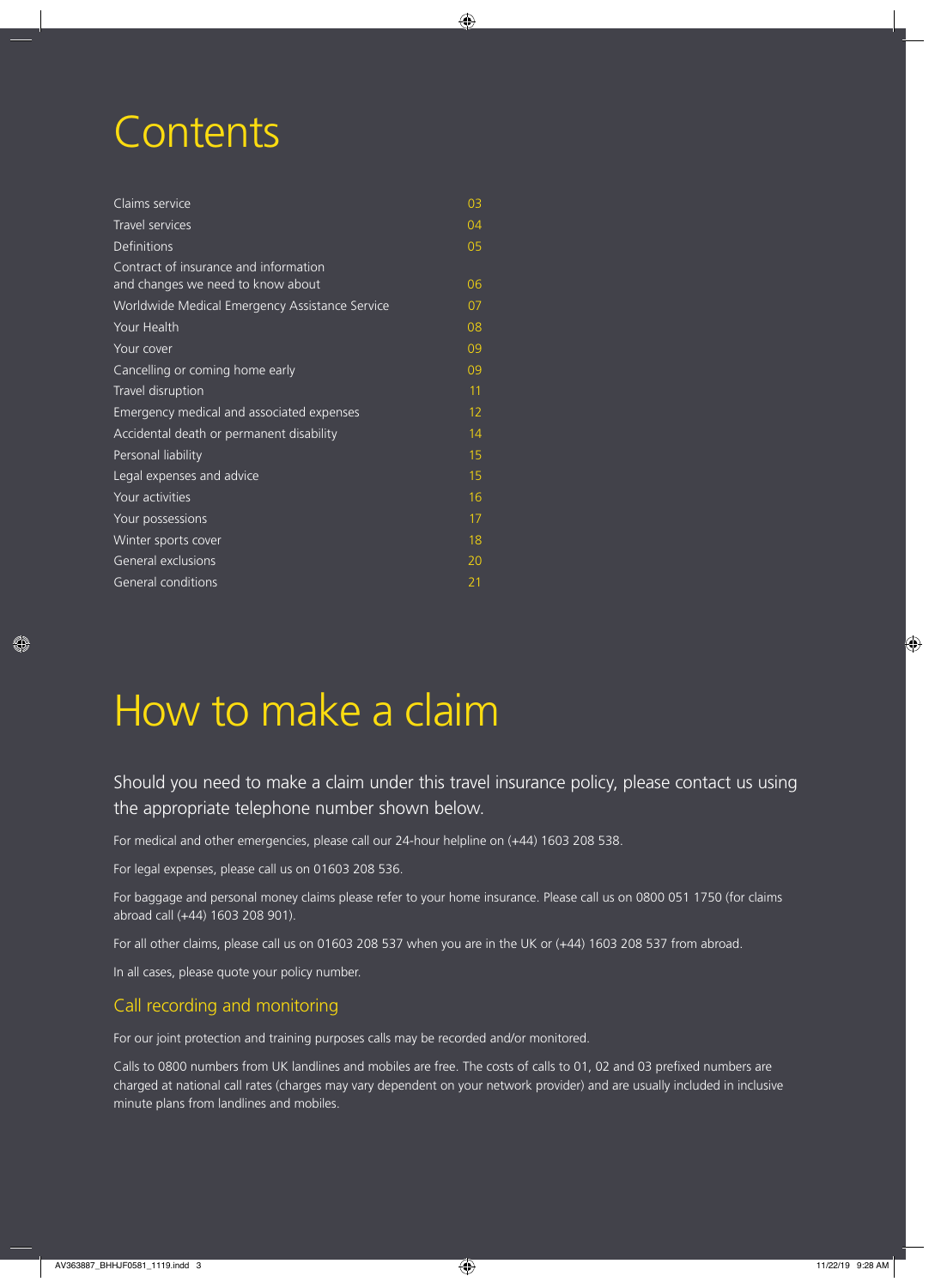# Services for before and while you're away

As well as a high level of protection, whether you're travelling on business or pleasure, our cover comes with added services to support the lifestyle you enjoy.

## Travel assistant, for advice and information

This service is available whenever you need it, 24 hours a day. It provides advice and information to help make your travel experience smoother and resolve any problems, both before you go and while you're away.

Simply call (+44) 1603 208 538. Calls are charged at the national rate.

## **Advice before you travel**

We're happy to advise on:

- any visa and entry permits you may need
- any necessary vaccination and inoculation requirements, and where you can get them done
- what you should take with you regarding first aid and health
- what currencies and travellers' cheques to take with you, and what the current exchange rates are
- the languages spoken, the time zones and details of countries you plan to visit.

## **Support while travelling**

We can provide details on:

- how to replace lost or stolen passports, driving licences, air tickets or other travel documents
- how to trace your luggage with the airline operator if it's delayed or lost
- why, how, where and when you should contact local embassies or consulates
- how and where to cancel your credit cards if they're lost or stolen.

We can also advise relatives, friends or employers if you are unfortunate enough to go into hospital.

While travelling, Travel Assistant can also provide you with:

- emergency cash advance up to £1,000
- a 'phone home' service if there's an emergency
- a translation and interpretation service if you need it.

## Important note

There's no charge for Travel Assistant advice and services. However, if you wish us to obtain goods or services on your behalf that aren't covered by a claim under this policy, you'll need to pay any fees the provider charges and adhere to the provider's terms and conditions. If you use the emergency cash advance service, on your return home you must repay us the amount and a service charge if you discover that it isn't covered under your Distinct Home policy.

## Homesitting services, for more relaxed travel

Through your Distinct Home policy, you can also access preferential rates from Homesitters Limited. Their rigorously vetted employees will look after your home and care for your pets while you're away – either around the clock or simply during the times of day you would like.

You can find out more by calling them on 01296 630 730. Calls are charged at the national rate.

## Foreign and Commonwealth Office (FCO)

## **Travel Advice by Country**

We are working with the FCO to help British travellers stay safe overseas. Before you travel abroad, check out the FCO website www.gov.uk/foreign-travel-advice.

It is packed with essential travel advice and tips, plus up to date information about different countries.

#### **Air and maritime passenger rights**

For the latest advice and further details on your rights please visit the following websites:

[www.caa.co.uk](http://www.caa.co.uk) and search for 'travel problems' and [www.dft.gov.uk](http://www.dft.gov.uk) and search for 'maritime passenger rights'.

You should also refer to the terms and conditions of the carrier you are travelling with.

Please note – we are not responsible for the content of other websites

Please be aware that Aviva isn't responsible for the content on other websites.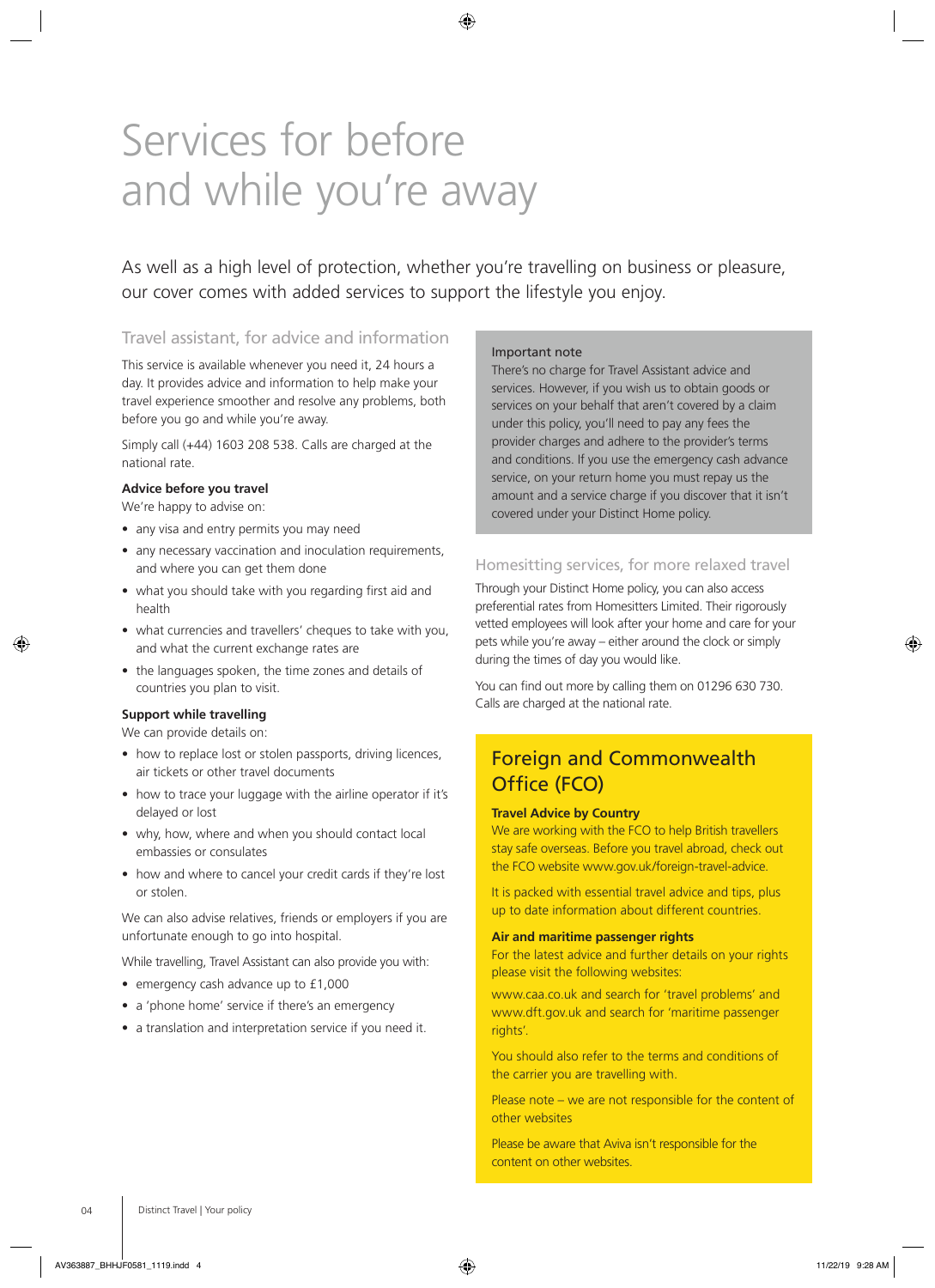# **Definitions**

Wherever the following words or phrases appear in this policy section, they will be shown in **bold** and have the following meanings:

## **Close business associate**

Someone you work with in the UK who has to be in work in order for you to be able to go on or continue a trip. A senior manager or director of the business must confirm this in the event of a claim.

## **Close relative**

Your mother, father, sister, brother, marital/civil or domestic partner, fiancé(e), daughter, son, grandparent, grandchild, parent-in-law, daughter-in-law, son-in-law, brother-in-law, sister-in-law, step-parent, step-child, step-sister, step-brother, aunt, uncle, cousin, nephew, niece, legal guardian or foster child.

## **Doctor**

A registered member of the medical profession practising in the UK who is not related to you or anyone you are travelling with.

## **Excess/excesses**

The amount that you will have to pay towards each claim per insured person, per trip.

## **Home**

Your home address in the UK, as set out in the policy schedule.

## **Home territory**

- England, Wales, Scotland, Northern Ireland, Jersey and Isle of Man if your home is located in any of these areas
- Guernsey, Alderney, Sark, Herm, Jethou, Brecqhou and Lihou if your home is located on any of these islands.

## **Partner**

The person that the policyholder lives with at home in a domestic relationship, whether married or cohabiting (as if husband and wife), regardless of gender, who is under 75 years of age at the date of renewal.

## **Point of international departure**

The airport, port or station from which you will undertake international travel from or into the UK. If your home is in Northern Ireland, you are also covered for international travel from or to the Republic of Ireland.

## **Policyholder**

The person(s) named in the Distinct Home policy schedule.

## **Pre-booked holiday accommodation**

A commercially run premises where a fee is charged which has been booked prior to the departure of your trip, including a pre-booked tent or caravan pitch but not including residential homes belonging to family or friends.

## **Travelling companion**

A person you travel with, without whom you cannot make or continue your trip.

## **Trip(s)**

Journeys beginning and ending in the UK that last no more than 90 days that are either:

- 1. Holidays outside of the UK; or
- 2. Business Travel outside of the UK that does not include manual work; or
- 3. Holidays within the UK, that include two or more consecutive nights in pre-booked holiday accommodation

## **UK**

England, Scotland, Wales and Northern Ireland, Channel Islands and the Isle of Man.

## **UK resident**

An insured person whose main home is in the UK, who is registered with a doctor and who is liable to pay taxes in the UK. You must have been resident in the UK for at least 6 months at the time of buying or renewing your policy.

## **We/us/our**

Aviva Insurance Limited.

## **Winter sports equipment**

Skis, snowboard, boots, helmets, bindings and poles.

## **You/your/yours/yourself/insured person(s)**

The policyholder, his/her partner, their children who are up to and including 24 years of age at the start date of the trip and in full time education, and domestic staff who, at the start date of the trip, permanently reside at home. Note: domestic staff are only covered when travelling with the policyholder or his/her partner or their dependent children also includes children of the policyholder or his/her partner who do not normally reside at home whilst they are in full time education.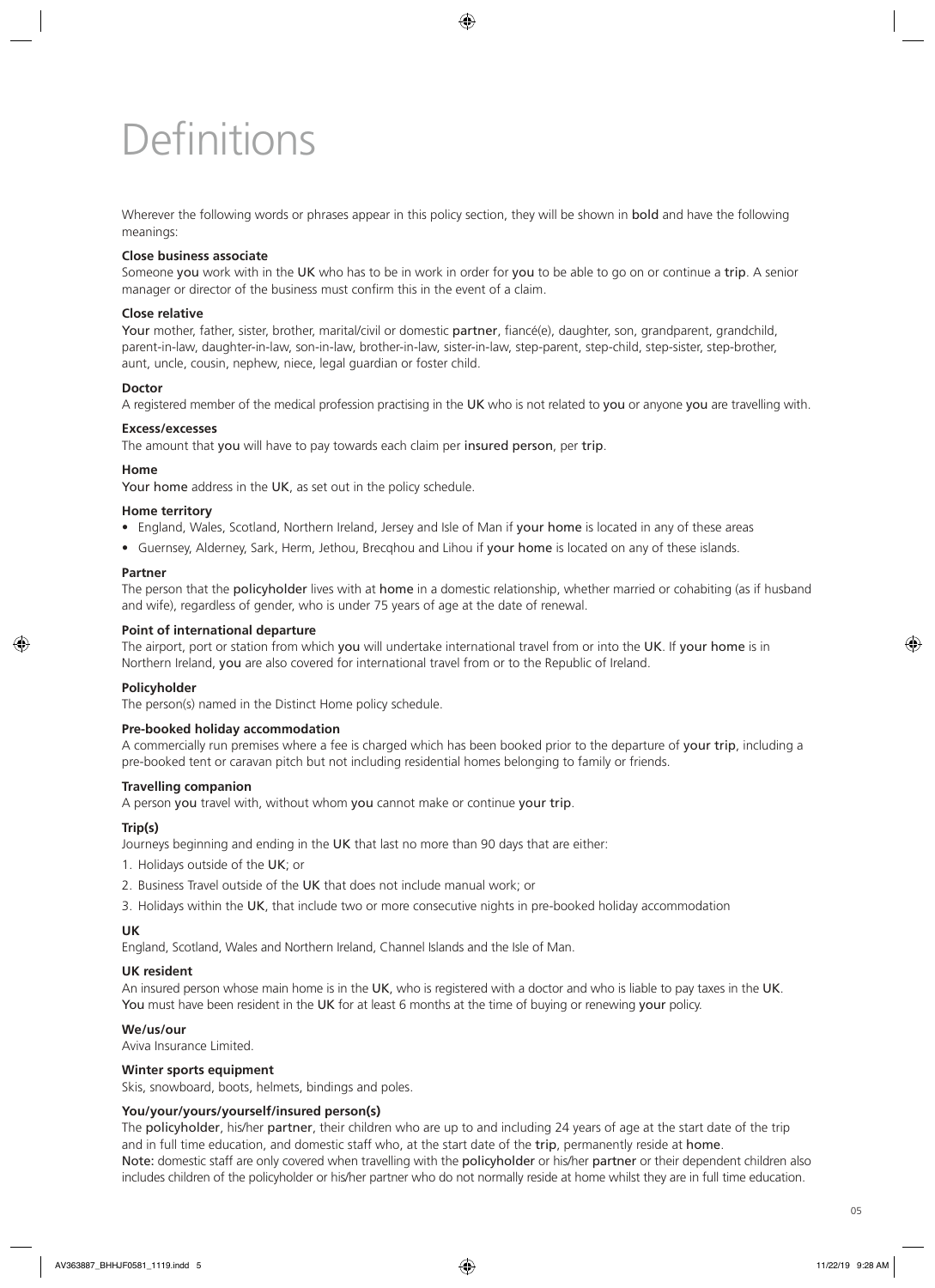# Contract of insurance and information and changes we need to know about

## **The contract of insurance**

This policy is a contract of insurance between you and us.

The following elements form the contract of insurance between you and us, please read them and keep them safe:

- your policy booklet;
- information contained on your application form, Statement of fact and/or Demands and needs statement issued by us;
- your schedule;
- any clauses endorsed on your policy, as set out in your schedule;
- any changes to your travel insurance policy contained in notices issued by us at renewal;
- the information under the heading "Important Information" which we provide to you when you take out or renew your policy.

In return for you paying your premium, we will provide the cover shown on your schedule on the terms and conditions of this policy booklet during the period of insurance.

Our provision of insurance under this policy is conditional upon you observing and fulfilling the terms, provisions, conditions and clauses of this policy.

## Period of insurance

We will only cover trips which begin on or after the date you add travel insurance to your Distinct Home policy as set out on your policy schedule.

Cancellation cover begins from the date you add travel insurance to your home policy schedule or the date of booking your trip (whichever is later) and ends when you leave your home to start your trip.

Cover under all other travel insurance sections starts when you leave your home and ends when you return home (or are repatriated to a hospital in the UK), providing you do not exceed the trip limit.

If you book a trip which is due to start after the renewal date of your Distinct Home policy, we will provide cover so long as you have renewed your Contents cover, and at the time of any incident resulting in a claim your travel insurance policy section cover is still in force.

## **Trip duration**

There is no cover for any incident which happens after the trip duration limit of 90 days has been reached. Cover for winter sports trips is limited to a maximum of 31 days during the period of insurance as set out in your home policy schedule.

## **Automatic extension of cover**

If you cannot get back to the UK before your cover ends, your insurance will remain in force without additional premium for:

- 1. up to 14 days if any vehicle you are travelling in breaks down, or any vehicle, vessel, train or aircraft in which you are travelling as a ticket holding passenger is cancelled or delayed; or
- 2. for as long as medically necessary where you are claiming for emergency medical treatment under this policy.

We will also continue to pay for medical treatment under the Emergency Medical and Associated Expenses section for this period or any extended period that is considered medically necessary by our Medical Emergency Assistance provider and agreed by us.

## **Information and changes we need to know about**

You must take reasonable care to provide complete and accurate answers to the questions we ask when you take out, make changes to, and renew your policy. Please read any assumptions carefully and confirm if they apply to your circumstances. Please tell your insurance adviser to let us know if there are any changes to the information set out in the application form, Statement of Fact or on your schedule. You must also tell your insurance adviser immediately about the following changes.

• Any changes in health for any insured person. Please see the 'Your health' section on page 08 for full details of what you need to declare and when you need to do this.

If you are in any doubt, please contact your insurance adviser.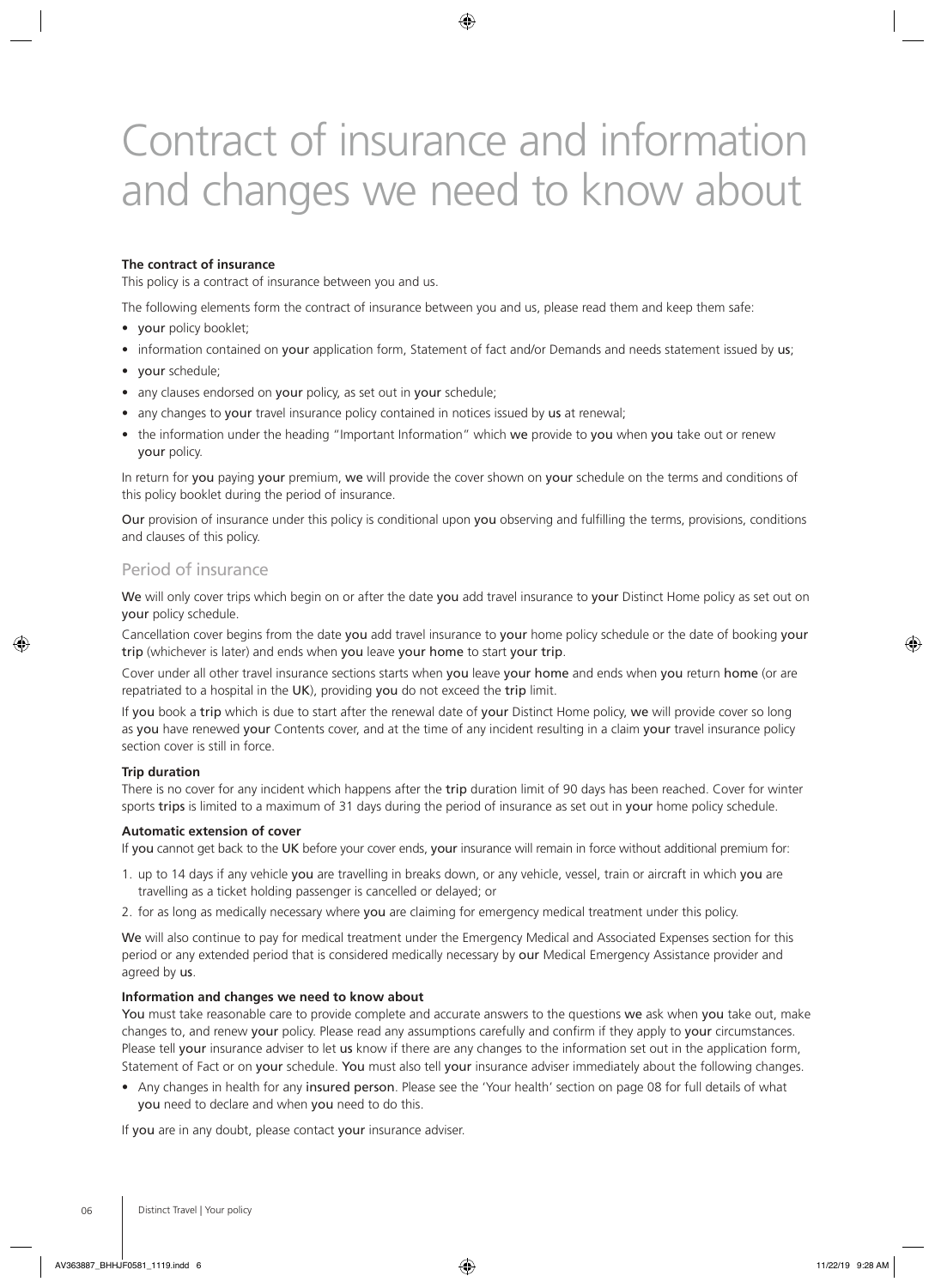When we are notified of a change, we will tell your insurance adviser if this affects your policy, for example whether we are able to accept the change and if so, whether the change will result in revised terms and/or premium being applied to your policy.

If the information provided by you is not complete and accurate we may:

- revise the premium and/or amend the medical underwriting decision(s) for any declared medical condition(s) which may result in an accepted condition being excluded; or
- cancel your policy and refuse to pay any claim; or
- not pay any claim in full.

Each renewal invitation is offered using the information we have at the time it was issued. We may revise or withdraw it if, before the date your renewal takes effect, any event occurs that gives rise to a claim, even if we are notified after your renewal date.

We recommend you keep a record (including copies of letters) of all information provided to us for your future reference.

# Worldwide Medical Emergency Assistance Service

The cost of the Medical Emergency Assistance Service will be met under this Distinct Travel insurance. The service will be governed by the terms, conditions and exclusions in this travel insurance policy section and will be operated by our appointed Medical Emergency Assistance provider.

## If you need help, please phone (+44) 1603 208 538.

An experienced Medical Emergency Assistance co-ordinator will deal with your enquiry and make sure that:

- 1. where necessary, hospitals are contacted; and
- 2. necessary medical fees are guaranteed; and
- 3. medical advisers are consulted.

If any illness or injury means that you need to go into hospital as an in-patient, it is very important that you contact the helpline before you make any admission arrangements. If this is not possible because the condition is serious, you must contact the helpline as soon as possible after you go into hospital.

If you need to return to the UK for any reason, it is also important that you contact the helpline before you make any return journey arrangements. It may affect your claim if you do not contact the Medical Emergency Assistance Service helpline.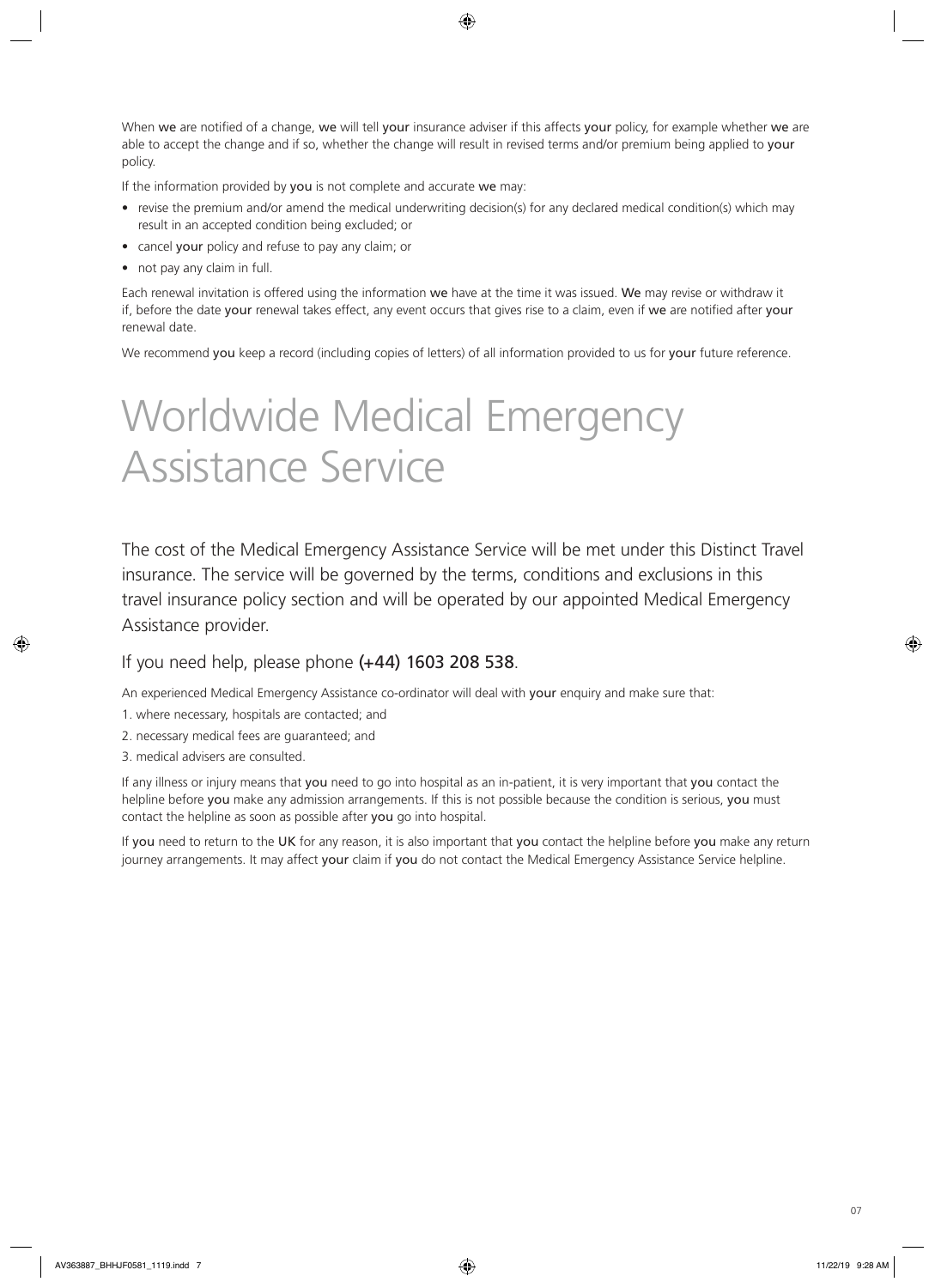# Your health – cover and exclusions for medical conditions

## **Please read this section carefully**

This policy is not a general health or private medical insurance policy and will only cover sudden and unexpected illness or accidents.

## Medical Condition means:

Any illness, disease or injury that you have had in the 12 months prior to booking a trip(s) where you have;

- been prescribed medication; and/or
- received or are awaiting, medical treatment, tests or investigations and/or
- been referred to, or had follow up with a specialist and/or
- been admitted to hospital or had surgery.

#### **What do you need to tell us?**

If an insured person has any medical condition, you need to contact your insurance advisor.

Please note – medical conditions are not covered by this policy unless:

• we have been told about them and have confirmed in writing that they have been accepted.

## **When do you need to tell us?**

• Before booking any trip

You need to contact us before booking any trip.

When you call us, we will assess your medical condition(s) and tell you whether or not we are able to cover the condition(s).

#### • After booking a trip but before travelling

If after the trip has been booked you are referred to a consultant/specialist or admitted to hospital, you will be covered for cancellation of your trip and we will pay travel costs you had paid before this happened. If you still wish to travel you must call us and we will tell you if we are able to cover the condition. If we are unable to cover the condition but you still wish to go on the trip, we will not cover any claim arising directly or indirectly to that condition.

If you booked your trip before taking out this policy, you should call us as soon as possible to find out if your medical condition(s) can be covered for the pre booked trip.

## **Health exclusions**

1. There is no cover for any claim arising directly or indirectly from the following:

- a. Any medical condition unless we have been told about it and we have accepted it in writing.
- b. Any symptoms that you were aware of, prior to booking a trip, for which you have sought but not yet received a diagnosis for.
- c. You not taking the medication prescribed to you
- d. Travelling against the advice of a **doctor** or purposely travelling without medical advice when it was reasonable for you to have consulted a doctor.
- e. Travelling with the intention of seeking medical treatment.

## **European Health Insurance Card (EHIC)**

## **(Residents of England, Scotland, Wales and Northern Ireland only)**

If you are travelling to countries in the European Union, Iceland, Liechtenstein, Norway or Switzerland we strongly advise that you take an EHIC with you. You can obtain information from the post office, or you can apply online at www.nhs.uk and search for Healthcare abroad.

The EHIC is free and should be completed and validated before you travel.

This will allow you to benefit from the reciprocal health arrangements which exist with these countries. You should take reasonable steps to use these arrangements where possible.

#### **Medicare**

## **(Residents of England, Wales, Scotland and Northern Ireland only)**

If you require medical treatment in Australia, you must enrol with a local Medicare office. You do not need to enrol on arrival but you must do this after the first occasion you receive treatment.

In-patient and out-patient treatment at a public hospital is then free of charge. Details of how to enrol and the free treatment available can be found at [www.humanservices.gov.au](http://www.humanservices.gov.au) by searching for Medicare forms.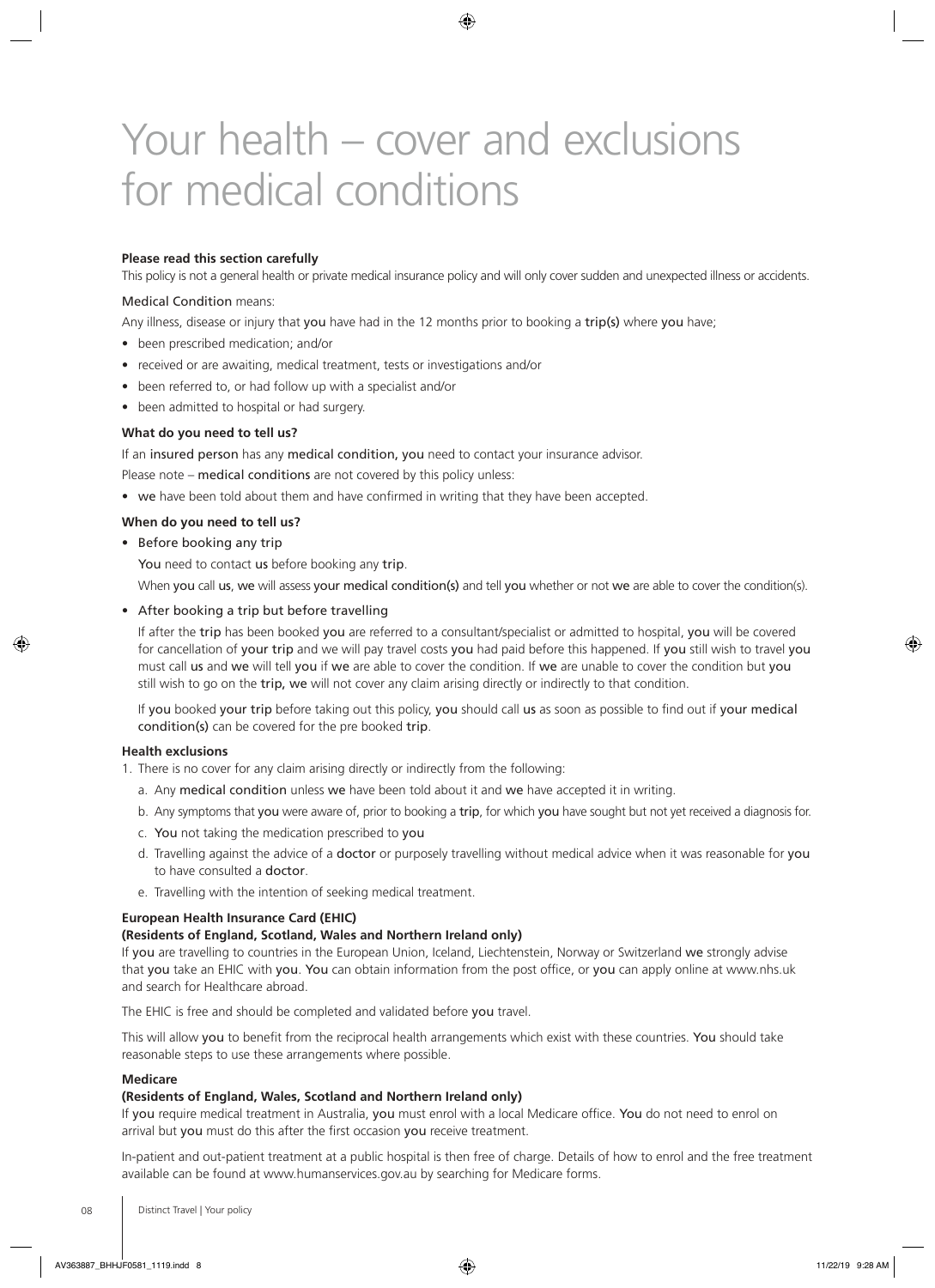# Your cover

## We will only cover insured persons if:

- 1. they are a UK resident
- 2. they are under 75 years of age at the date of renewal;
- 3. the journey is a round trip, beginning and ending in the UK that lasts no more than 90 days and is either:
	- a) a holiday outside the UK; or
	- b) a business trip outside the UK involving non-manual duties only; or
	- c) a holiday within the UK which includes at least two consecutive nights stay in pre-booked holiday accommodation.

## Section A

## Cancelling or coming home early

If you unavoidably have to cancel your trip or come home early, we will pay for the following:

• Non recoverable costs that each insured person has paid, or legally has to pay for their own unused personal travel and/or accommodation if you are unable to recover these costs from the provider. This also includes the cost of pre-paid excursions and green fees;

and/or

• Additional travel costs (if you cannot use your return ticket), and/or accommodation costs (of a similar standard you had booked for your trip) necessary to allow you to come home early.

The most we will pay for each insured person is:

- £15,000 for personal travel and accommodation costs;
- £1,000 for excursions;
- £350 for green fees.

If one of the following occurs:

- 1) You are injured, fall ill, are quarantined or die
- 2) A close relative, close business colleague, or the person you were going to stay with is seriously injured, falls seriously ill or dies.
- 3) You are called for jury service or as a witness in a court of law.
- 4) You, are made redundant.
- 5) Your home is badly damaged by explosion, fire, landslide, flood or severe/adverse weather.
- 6) You are a member of the Armed Forces, Police, Ambulance, Fire, Nursing Services or an employee of a Government Department and authorised leave is cancelled due to an unexpected posting or a major incident in the UK.
- 7) The police need to talk to you because your home or place of work has been burgled.
- 8) Severe/adverse weather prevents you from leaving your home, reaching your point of international departure or your pre-booked holiday accommodation in the UK.
- 9) Delay or cancellation of your pre-booked transport prevents you from leaving the UK on your outward journey, and the carrier or their handling agent is unable to provide suitable alternative travel arrangements within 12 hours of the date and time of the scheduled departure as shown on your ticket/itinerary.
- 10) You are prevented from travelling within 31 days of your scheduled departure date or have to come home early because:
	- a. An avalanche, earthquake, explosion, fire, landslide, flood or severe/adverse weather renders your accommodation uninhabitable or unreachable;
	- b. A Foreign and Commonwealth Office advisory notice is in place advising against all travel or all but essential travel to your destination or the FCO are advising British citizens to leave the area in which you are staying.

Or you choose not to travel or continue your trip because;

- c. Your accommodation is directly affected by a food poisoning outbreak, or the area in which you are staying is affected by pandemic or epidemic influenza;
- d. A major incident such as a terrorist attack happens within a 50 mile radius of the area in which you will be/are staying and you do not wish to travel or you wish to return home early.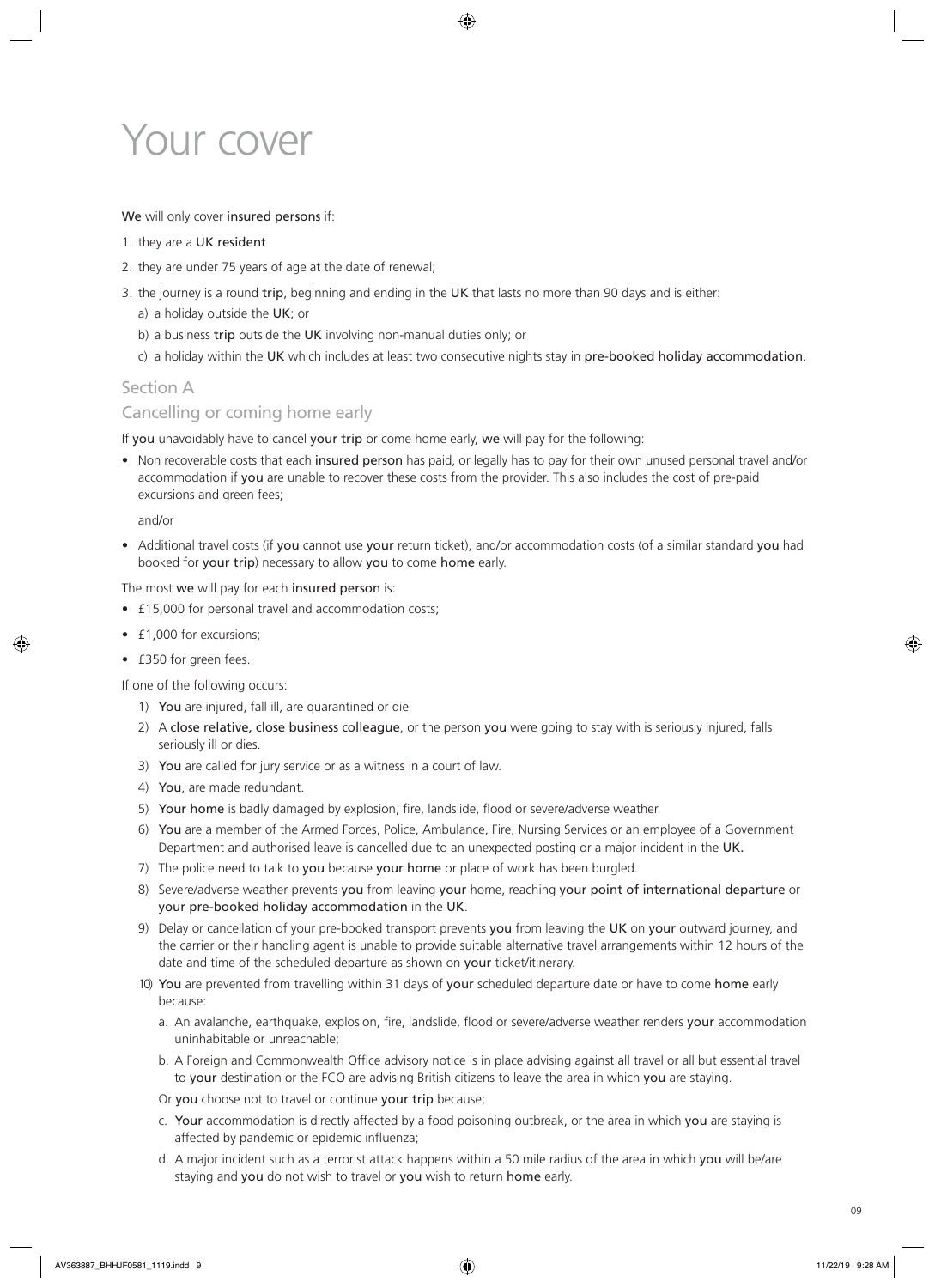- 11. Your transport operator, accommodation provider or their booking agents become insolvent.
- 12. You are denied boarding because there are too many passengers for the seats available and no suitable alternative flight could be provided within 12 hours.
- 13. You are the victim of a violent crime which has been dealt with by the police.

You will also be covered if your travelling companion has to cancel the trip or come home early for one of the reasons listed above.

## **Special conditions**

- a. All claims resulting from illness, injury, quarantine or death must be supported by medical reports, or a death certificate (or both). Medical reports must be obtained at the time of the incident and indicate the necessity to cancel the trip or come home early.
- b. You must provide written confirmation from the carrier or their handling agent of the actual date and time of the planned departure and reason for the cancellation or delay, and that they were unable to offer suitable alternative travel arrangements within 24 hours of your scheduled departure.
- c. Where you have been prevented from reaching your point of international departure or pre-booked holiday accommodation in the UK due to severe/adverse weather, you must provide evidence that travel was not possible, such as local police, press or travel reports.
- d. If your leave is cancelled, or you are made redundant, you must provide written confirmation from your employer.
- e. If you are called as a witness or for jury service you must provide written confirmation.
- f. If you are denied boarding you must provide proof that your carrier was unable to offer you suitable alternative travel arrangements.
- g. If you need to come home early and intend to make a claim you must phone the Emergency Medical Assistance Helpline immediately.
- h. All claims must be supported by documentary evidence that you have been unable to obtain a refund from the travel and/or accommodation provider.
- i. You must provide written confirmation from the accommodation provider and/or local or national authorities that the accommodation was uninhabitable and the reason for this, and that they were unable to offer suitable alternative accommodation of a similar standard.
- j. If you need to come home early but have not already purchased a return ticket, we will deduct the cost of an economy flight from any costs we incur in bringing you home.
- k. If you cannot use your return ticket and we pay additional travel costs to allow you to come home early, your unused travel ticket will then belong to us.

## **Excess**

We will not pay the first £250 of each insured person's claim. However, the maximum you will have to pay is £500 if two or more insured persons claim under this section.

## **What is not covered**

- a. Anything mentioned in the General Exclusions and the Your Health section.
- b. Any claim where you knew at the time you added the travel insurance option to your home policy schedule or booking your trip (whichever is later) that you or your travelling companion may be unable to travel or may need to come home early, for example where a close relative is seriously ill or the event has already happened.
- c. Any costs incurred by you which are recoverable from your credit/debit card provider or which you receive or are expected to receive compensation or reimbursement.

If you have to cancel your trip:

- a. Any claim due to severe/adverse weather where you have not allowed sufficient time to reach your point of international departure taking into account the weather forecast for your journey.
- b. Any claim where the carrier or handling agent has offered suitable alternative travel arrangements within 24 hours of the date and time of the scheduled departure as shown on the ticket/itinerary.
- c. Any claim for dismissal, misconduct, resignation or voluntary redundancy.
- d. Any claim for redundancy if you or your travelling companion knew of the redundancy at the time you added the travel insurance option to your home policy schedule or booking your trip (whichever is later) or where you cannot provide written evidence that the reason you or your travelling companion left the job was due to redundancy.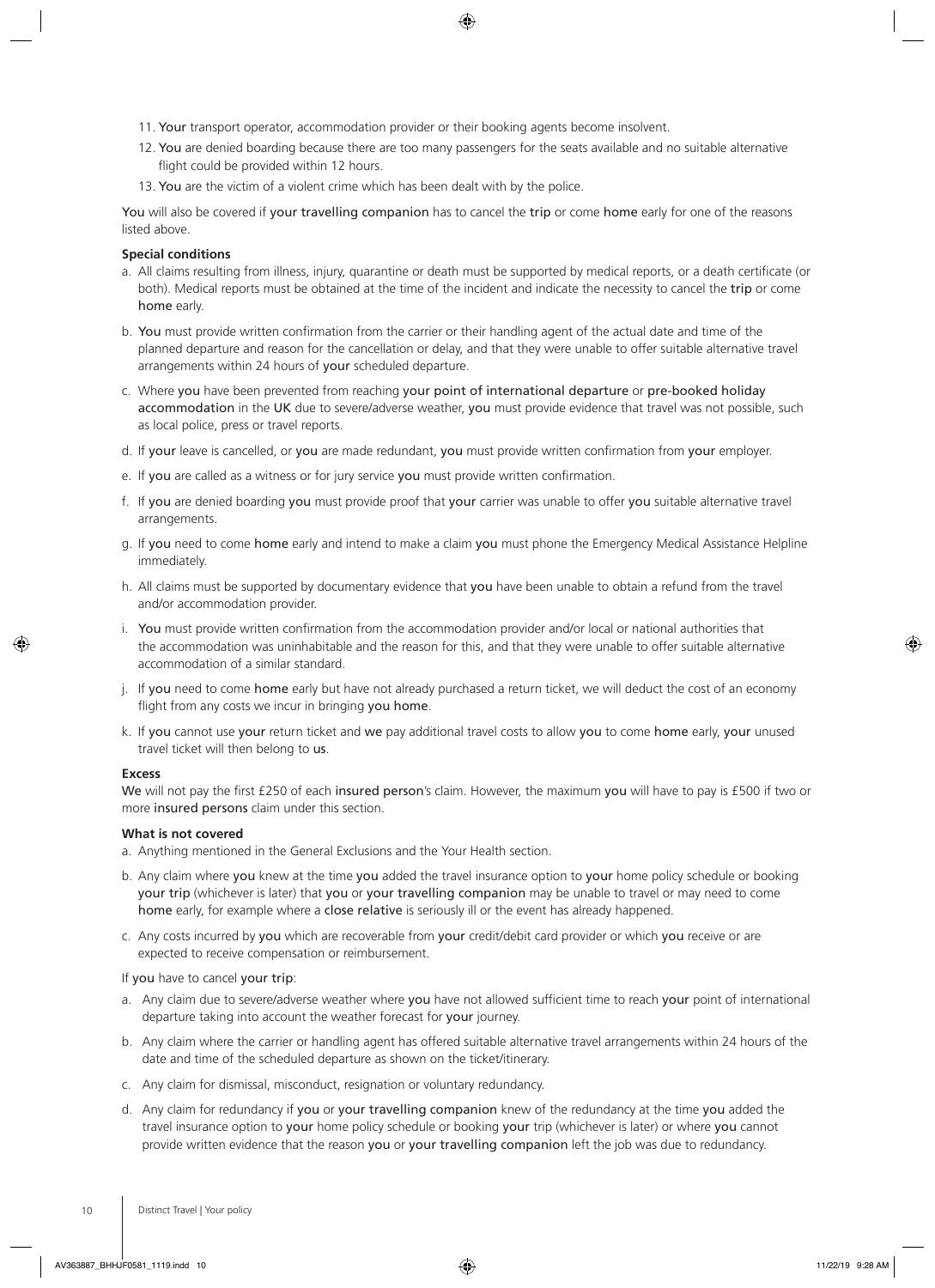If you have to come home early:

- a. Any claim for coming home early which was not authorised by our Emergency Medical Assistance provider.
- b. Any claim for coming home early due to Foreign and Commonwealth Office advice where this advice was already in place prior to your departure from the UK.
- c. Any claim for coming home early after you have chosen to move to alternative accommodation.
- d. Any claim where you knew, prior to departure, that you may need to come home early.

## Section B

## Travel Disruption

## **Travel delay**

If your pre-booked transport is delayed we will pay £50 for the first 12 hour period you are delayed and £100 for every 12 hour period there on after. If your transport on your outward journey from the UK is delayed for more than 12 hours, you can cancel your trip, please see page 9.

For each insured person the most we will pay is £750.

## **Missed departures (This benefit does not apply to trips taken within the UK)**

If you miss your pre-booked transport due to;

- a. delay or cancellation of scheduled public transport services or a connecting flight; or
- b. accidental damage to, or breakdown of the vehicle in which you are travelling; or
- c. an unexpected delay caused by severe/adverse weather or a road traffic incident ahead of you we will pay for additional travel and accommodation costs you incur to reach your destination abroad or home on your return journey.

For each insured person, the most we will pay is £1,000.

## **Alternative travel arrangements**

We will pay additional travel and accommodation costs if you have to make alternative travel arrangements to reach your destination or home on the return journey if:

- a. Your pre-booked transport from or to your home territory is cancelled or delayed for at least 12 hours or diverted after take off; or
- b. You're denied boarding because there are too many passengers for the seats available and no alternative flight can be provided within 12 hours; or
- c. Your transport operator or accommodation provider becomes insolvent

For each insured person the most we will pay is £2,000. We will also pay for emergency medical supplies if you are unable to return home and your prescription medication has run out as a direct result of having to make alternative transport arrangements.

## **Alternative accommodation**

If you're forced to move from your pre-paid independently booked accommodation due to a natural disaster, fire, explosion, outbreak of food poisoning or infectious disease or insolvency we'll pay additional costs for alternative accommodation of a similar standard and transport to allow you to continue the trip.

For each insured person the most we will pay is £3,000.

## **Special Conditions**

- a. You can only claim for one benefit per incident under this section.
- b. Any costs incurred may have to be paid by you and submitted as a claim.
- c. We will only pay for additional transport or accommodation costs if your carrier or their handling agents have not been able to offer you suitable alternative accommodation and/or travel arrangements. All claims must be supported by documentary evidence of the costs you have incurred.

## **Travel delay**

a. You must get written confirmation of the number of hours and reason for the delay from your carrier or their handling agent.

## **Missed departures:**

- a. If you miss your pre-booked transport you must contact the carrier or their handling agent to see if a late arrival is possible or if alternative travel arrangements can be made.
- b. You must get a report from the repairer or breakdown assistance provider if you are claiming because the vehicle you were travelling in had an accident or broke down.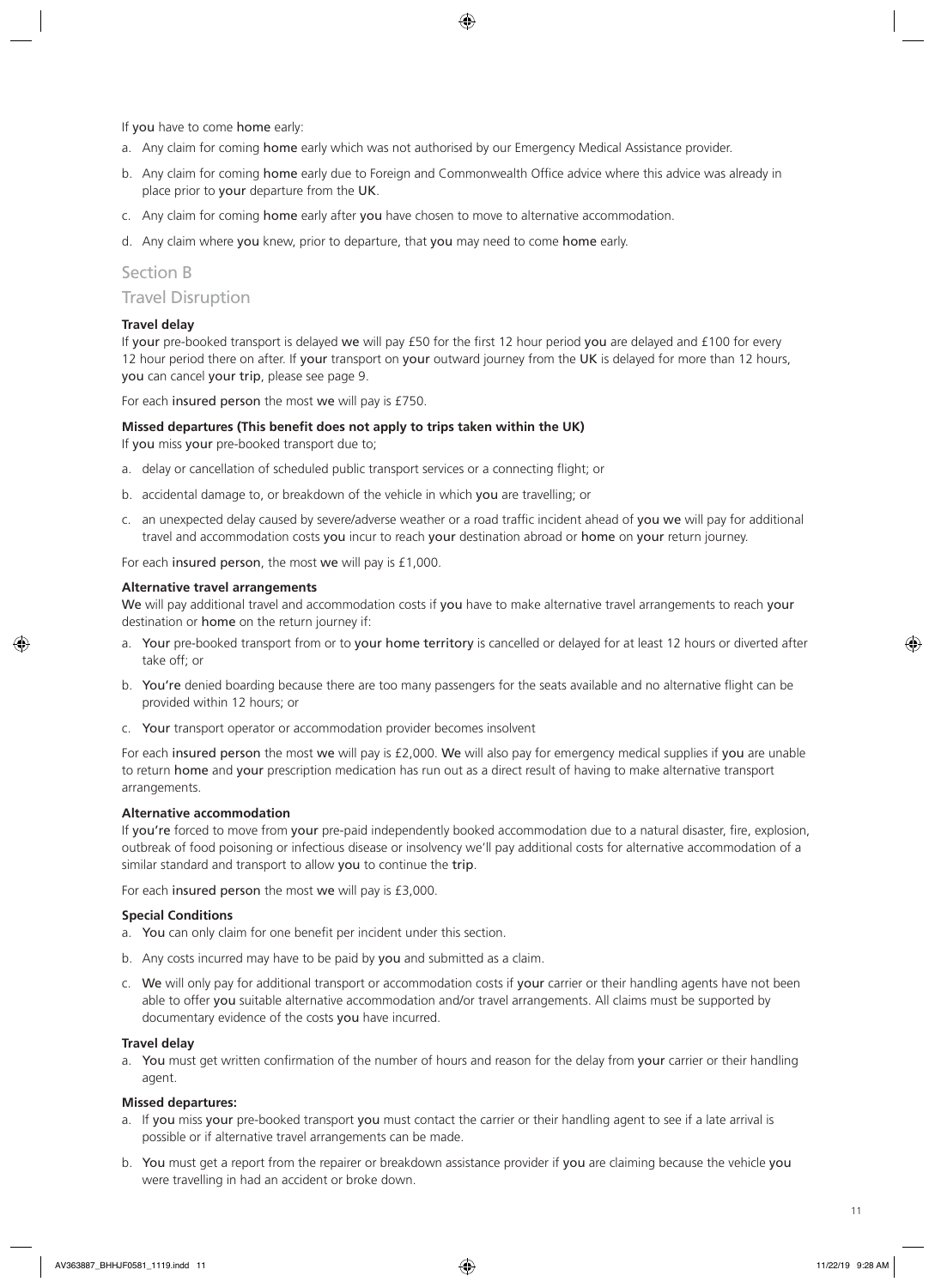c. Where you have been delayed by an accident or breakdown ahead of you, you must provide evidence of the incident, such as local police, press or traffic reports.

## **Alternative travel/accommodation arrangements:**

- a. You must provide written confirmation from your transport provider of the length of the delay and the reason for the delay.
- b. If you are denied boarding you must provide proof that your carrier was unable to offer you suitable alternative travel arrangements.
- c. You must provide written confirmation from your accommodation provider or their booking agents, of the reason you were unable to use your pre-booked accommodation.

## **Excess**

We will not pay the first £250 for each insured person if the trip is cancelled following a 12 hour delay or you have to make alternative travel arrangements.

## **What is not covered**

- a. Anything mentioned in the General Exclusions section.
- b. Any claim where you have not done all you can to get to your departure point, or where you have not allowed sufficient time to make the travel connections shown on your ticket/itinerary, for example transfers between terminals, airports, ports or stations.
- c. Any claim where the travel and/or accommodation provider have offered reasonable alternative arrangements and you have refused this.
- d. Any claim for costs where you have received a refund from the carrier or handling agent.
- e. Any claim for alternative travel arrangements or alternative accommodation where the affected travel and/or accommodation arrangements are part of a package, as defined by The Package Travel, Packaged Holidays and Package Tour Regulations 1992.

## **Missed departures:**

- a. Any claim for a missed connection for a trip which was not pre-booked before you left the UK.
- b. Any claim for trips solely within the UK.

## Section C

## Emergency medical and associated expenses

If you are injured, fall ill, are quarantined or die during your trip, we will pay for the following:

## **1. Emergency medical treatment**

- a) Emergency medical treatment (including rescue services to take you to hospital) outside of your home territory.
- b) Up to £500 for emergency dental treatment for immediate pain relief outside of your home territory.

## **2. Associated Expenses**

- a) Physiotherapy treatment that your doctor recommends as necessary after you return home, if you sustain accidental bodily injury while you are on a trip which results in us paying for emergency treatment under item 1 above.
- b) Emergency dental treatment that your dentist recommends as necessary after you return home, if you sustain accidental bodily injury while you are on a trip which results in us paying for emergency treatment under item 1 above.
- c) Any reasonable extra charges for accommodation (of a similar standard to the accommodation you had booked for your trip) if its medically necessary for you to stay after the date you were going to return to your home or travel to your next destination. If you cannot use your return ticket, we will also pay travel costs, which you have to pay to get back to your home and:
	- additional kennel/cattery fees
	- additional car parking fees.
- d) The cost of burying or cremating you in the country outside your home territory where you die.
- e) The cost of returning your body or ashes to your home.
- f) The cost of getting you home if it is medically necessary because you are seriously injured or fall seriously ill during your trip and you cannot use your return ticket.

If our Medical Emergency Assistance provider and the treating doctor agree that it is necessary, we will also pay for travel and accommodation costs, under items 2c and 2f, for one relative or friend who has to stay with you or travel to be with you.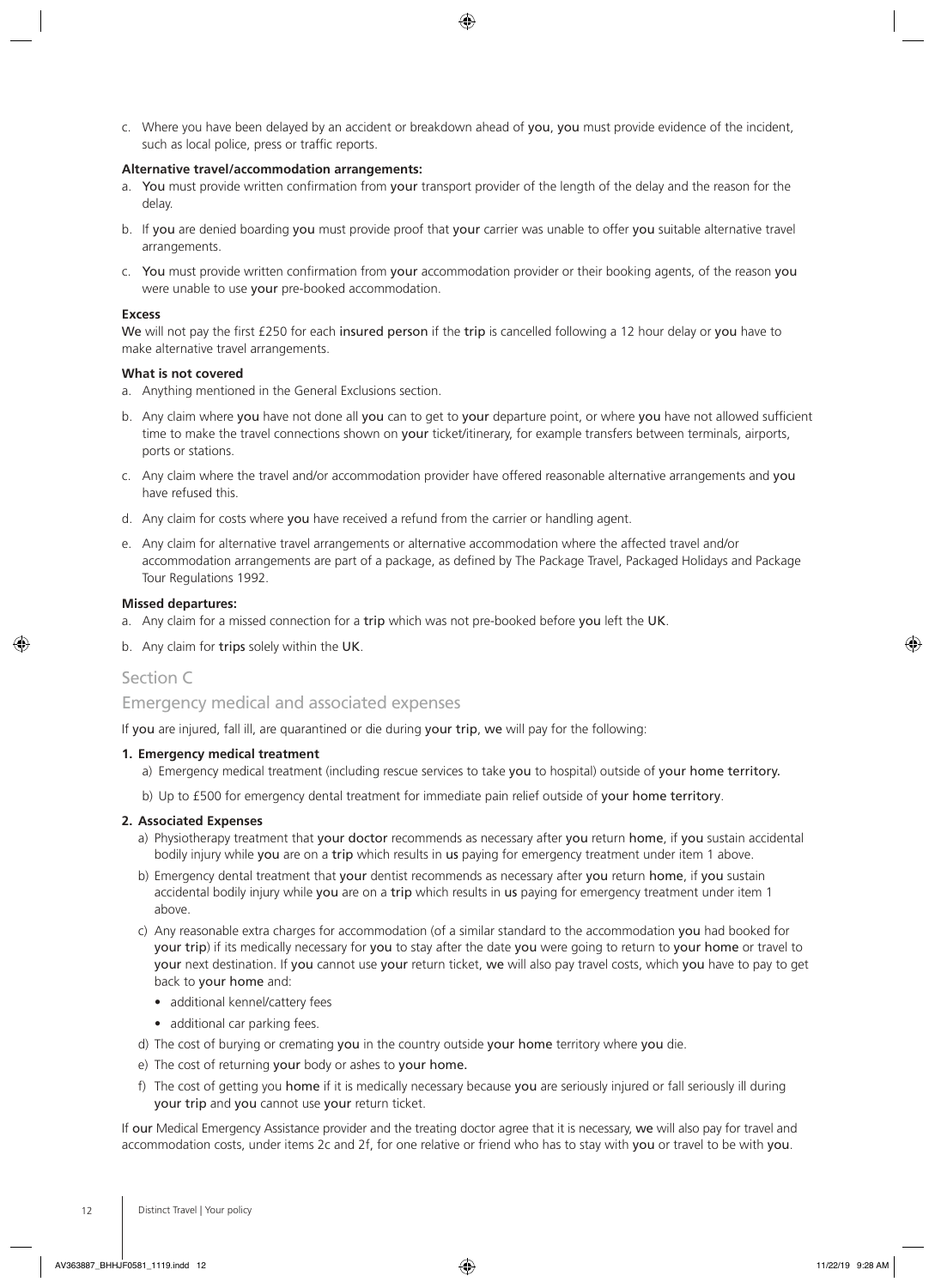## **The most we will pay**

The most we will pay for each insured person:

- £10,000,000 for Emergency Treatment and Associated Expenses outside your home territory
- £2,000 for associated expenses within your home territory
- £7,500 for returning your body/ashes to the UK
- £5,000 for burying/cremating outside your home territory
- £500 for physiotherapy treatment
- £500 for emergency dental treatment
- £500 for additional kennel/cattery
- £200 for additional car parking

## **Medical inconvenience**

If you are claiming for medical expenses outside your home territory that are covered under section c, we will also pay you £25 for every 24 hours your trip is disrupted if you are:

- in hospital receiving in-patient treatment; or
- confined to your accommodation on the advice of the treating doctor.

## **The most we will pay**

The most we will pay for each insured person is £1,000 for medical inconvenience outside of your home territory.

## **Holiday disruption**

If you are claiming for emergency medical expenses and receiving treatment as an in-patient for more than 24 hours we will pay your own non-recoverable unused personal travel and accommodation costs (including pre-paid excursions and green fees).

The most we will pay for each insured person is:

- £15,000 for personal travel and accommodation costs
- £1,000 for excursions
- £350 for green fees

if you are unable to recover these costs from the provider

## **Special conditions**

You must phone the Medical Emergency Assistance helpline before you make any arrangements if an injury or illness means that you:

- a. need to seek emergency medical advice; or
- b. are told by the treating doctor that you need to visit them for repeat treatments; or
- c. are going to require tests or investigations as an out-patient; or
- d. are told that you need to go into hospital as an in-patient.

An experienced Medical Emergency Assistance co-ordinator will deal with your enquiry and make sure that where necessary:

- a. hospitals are contacted; and/or
- b. medical fees are guaranteed; and/or
- c. medical advisors are consulted.

If you cannot call before you are admitted as an in-patient because the condition is serious, you must contact the Medical Emergency Assistance Helpline as soon as possible after you go into hospital.

If you are injured or fall ill during your trip, our Medical Emergency Assistance provider may move you from one hospital to another and/or arrange for you to return home at any time. They will only do this if they and the treating doctor think that it is safe for you to be moved or returned home.

## **Excess**

We will not pay the first £250 for each insured persons claim for Emergency Treatment and Associated Expenses. There is no excess for the Medical Inconvenience or Holiday Disruption benefits.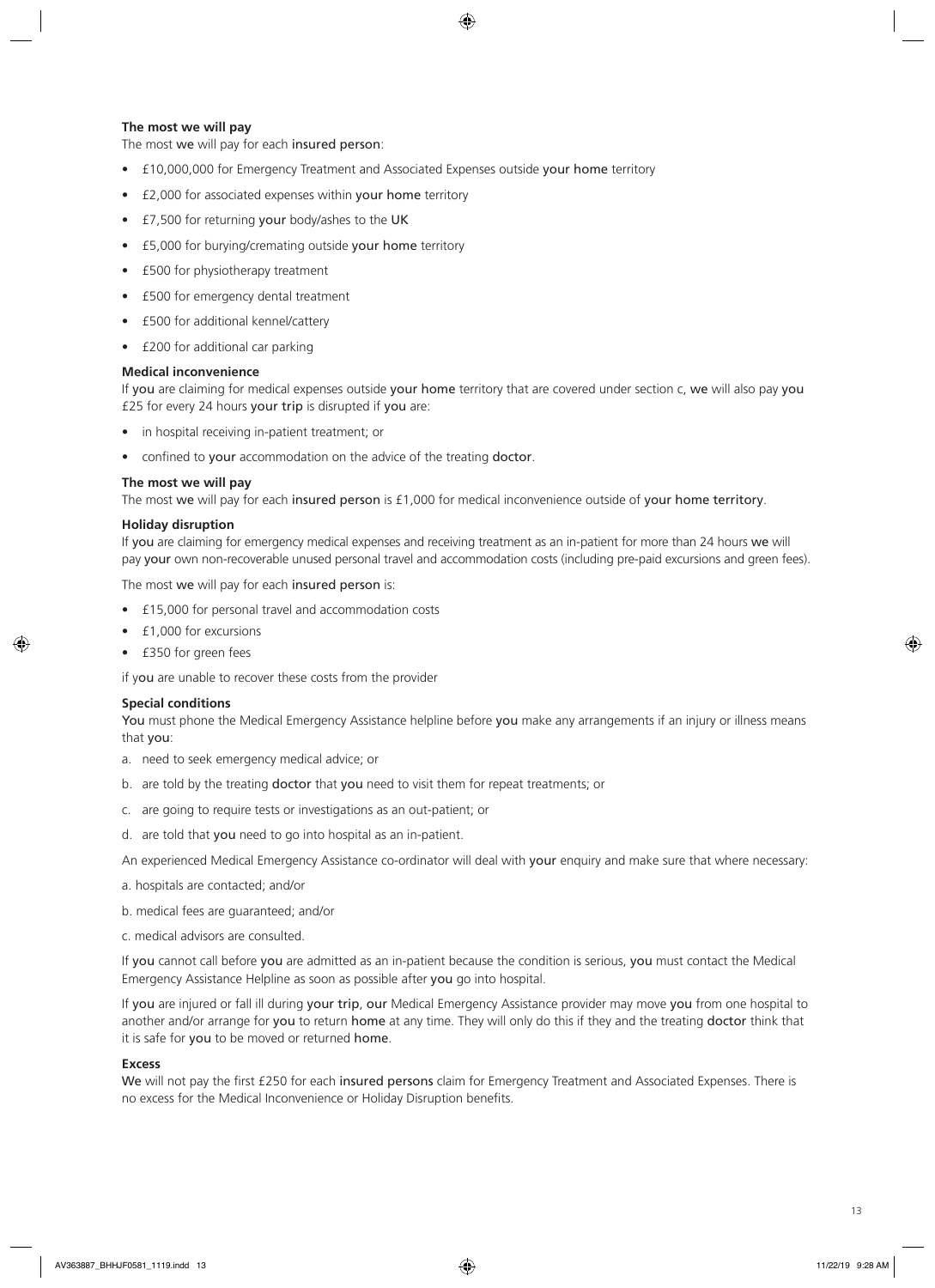## **What is not covered**

- a. Anything mentioned in the General Exclusions and Health Exclusions in the Your Health section
- b. Any claim for:
	- treatment received in your home territory;
	- the cost of in-patient hospital treatment, out-patient treatment or going home early that our Medical Emergency Assistance provider has not agreed beforehand;
	- the cost of any non-emergency treatment or surgery including exploratory tests which are not directly related to the illness or injury you originally went to hospital for;
	- any form of treatment that your treating doctor and our Medical Emergency Assistance provider think can reasonably wait until you return home;
	- cosmetic surgery, unless considered necessary as a medical emergency and agreed with our Medical Emergency Assistance provider;
	- medication which, at the time your trip started, you knew that you would need while you were away;
	- any extra costs because you have requested a single or private room;
	- treatment or services provided by a health spa, convalescent or nursing home or any rehabilitation centre;
	- any treatment after you have returned home, or are repatriated to a UK hospital.
- c. Costs incurred following your decision not to move hospital or return to your home territory after the date when it was deemed safe for you to do so by our Medical Emergency Assistance provider and your treating doctor.
- d. Any claim for medical inconvenience benefit:
	- where the period in hospital or confinement to your accommodation is less than 24 consecutive hours;
	- for any insured person not being treated as an in-patient or confined to accommodation on medical advice;
	- where the purpose of travelling was a business trip.
- e. Any claim for Medical inconvenience or holiday disruption where there is no valid claim for emergency medical treatment.
- f. Any claim for holiday disruption benefit where you are confined to accommodation or unable to undertake any planned activities.

## Section D

## Accidental death or permanent disability

We will cover you if you suffer a serious accidental bodily injury during your trip which requires immediate and urgent medical attention and leads solely, directly and independently of any other cause to:

- a. your death; or
- b. loss of your hand or foot at or above the wrist or ankle; or
- c. total and permanent loss of use of an entire arm, hand, leg or foot; or
- d. loss of sight to the extent where you are eligible to be registered as severely sight impaired (blind); or
- e. your disablement for two years from the date you sustained the injury, which means that you are entirely prevented from following any occupation suited to your education, experience and capability.

For each insured person we will pay up to £50,000 other than the death benefit for insured persons under 16 years of age where the maximum we will pay is £7,500.

#### **Special conditions**

- a. the death or disability must happen within one year of the accident.
- b. only one benefit will be paid under this section, regardless of the number of injuries sustained.
- c. any benefit will be paid to you or your legal representative. If you die, the benefit will be paid into your estate.

#### **What is not covered**

- a. Anything mentioned in the General Exclusions section
- b. Any claim resulting from:
	- sickness, disease, nervous shock or naturally occurring condition or degenerative process;
	- you taking part in an activity which is shown as excluded in the Your Activities section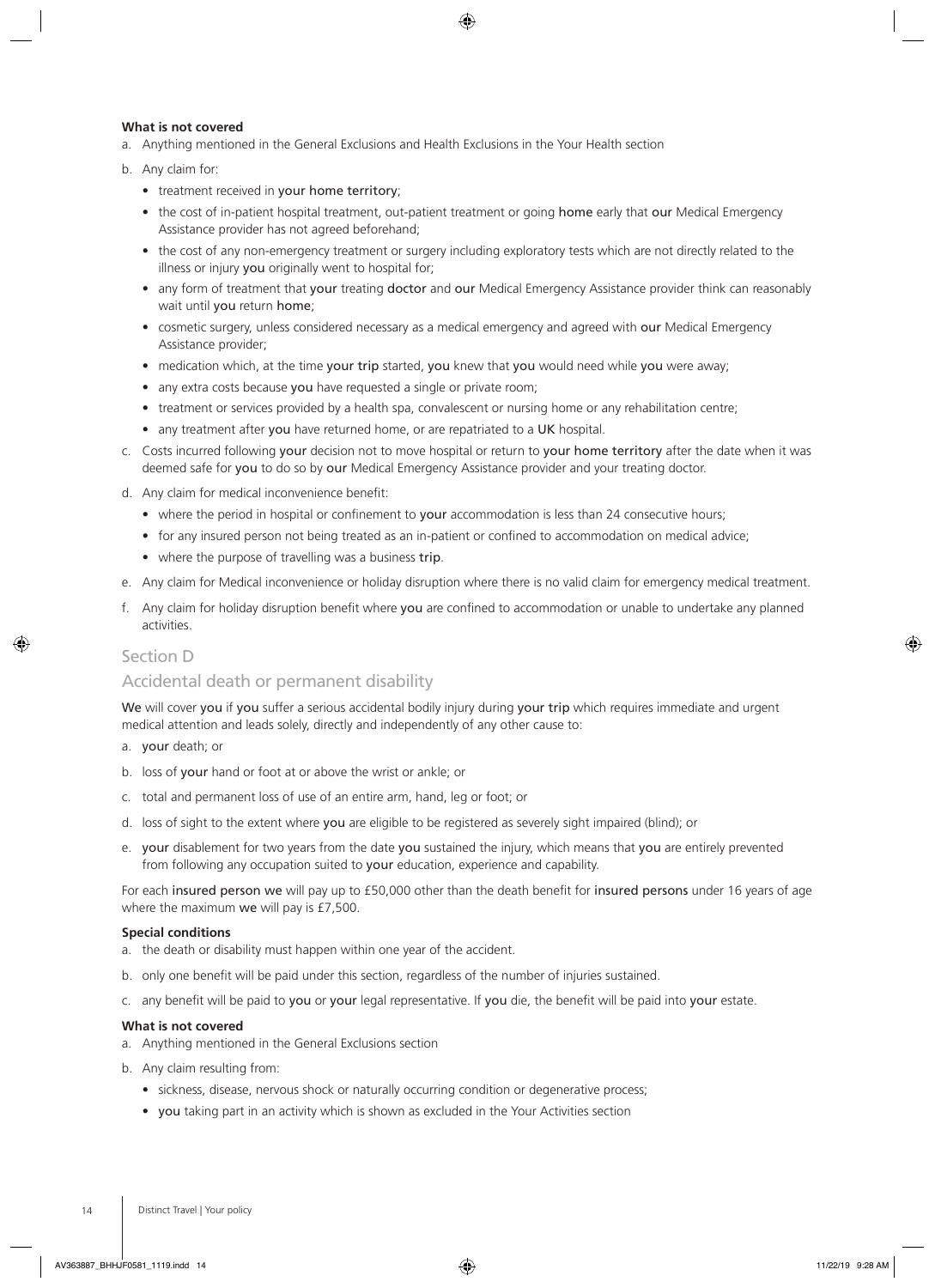## Section E

## Personal liability

We will cover you for any money that you legally have to pay that relates to an accident during your trip which causes:

- a) death or physical injury to any person; and/or
- b) loss or damage to property; and/or
- c) loss or damage to temporary holiday accommodation which is not owned by you.

## **The most we will pay**

The most we will pay for all claims arising from any one event is up to £2,000,000 for each insured person. We will also pay any reasonable and necessary legal costs and expenses incurred by you in relation to the accident. You must obtain our consent before incurring any cost or expense.

## **What is not covered**

- 1. Anything mentioned in the General exclusions which apply to the whole travel policy and the policy exclusions in your home insurance policy booklet.
- 2. Any fines or exemplary damages (punishing, or aimed at punishing, the person responsible rather than awarding compensation) you have to pay.
- 3. Liability arising from:
	- a) death or injury of people who work for you or members of your household
	- b) loss of or damage to property which belongs to or is under the control of you, a member of your household or people who work for you
	- c) your job
	- d) your involvement in paid or unpaid manual work or physical labour of any kind
	- e) you owning or occupying any land or building, unless you are occupying any temporary holiday accommodation which is not owned by you, in which case we will not cover the first £100 of any claim
	- f) you owning or using:
		- i) animals (except domestic animals)
		- ii) firearms (except sporting guns used for clay pigeon shooting or small-bore shooting)
		- iii) motorised vehicles
		- iv) vessels (except manually–propelled watercraft); or
		- v) aircraft of any description, including unpowered flight

## Section F

## Legal expenses and advice

## **What we'll cover**

If, during the trip, an incident causes the death or injury of an insured person which was not an insured person's fault we will provide a lawyer and legal costs up to £100,000 to pursue a claim. If you need to make a claim please call us on 0800 015 7066 (from the UK) or (+44) 1603 603 3344 (from abroad).

## **Important things you need to know**

- 1. Choice of lawyer
	- a. If court proceedings are issued within the UK or there is a conflict of interest, you can choose your own lawyer.
	- b. For proceedings outside the UK we will choose the lawyer.
	- c. We'll appoint that lawyer subject to acceptance of our standard terms of appointment which are available on request.

## 2. Our rights and your obligations

- a. On request, your lawyer must provide us with the information or opinion about your claim.
- b. You must fully co-operate with us and the lawyer.
- c. You must notify us immediately if anyone offers to settle a claim.
	- If you don't accept an offer which the lawyer advises is reasonable we may refuse to pay further costs.
- d. If your claim is successful, you must instruct your lawyer to attempt to recover all costs relating to your case.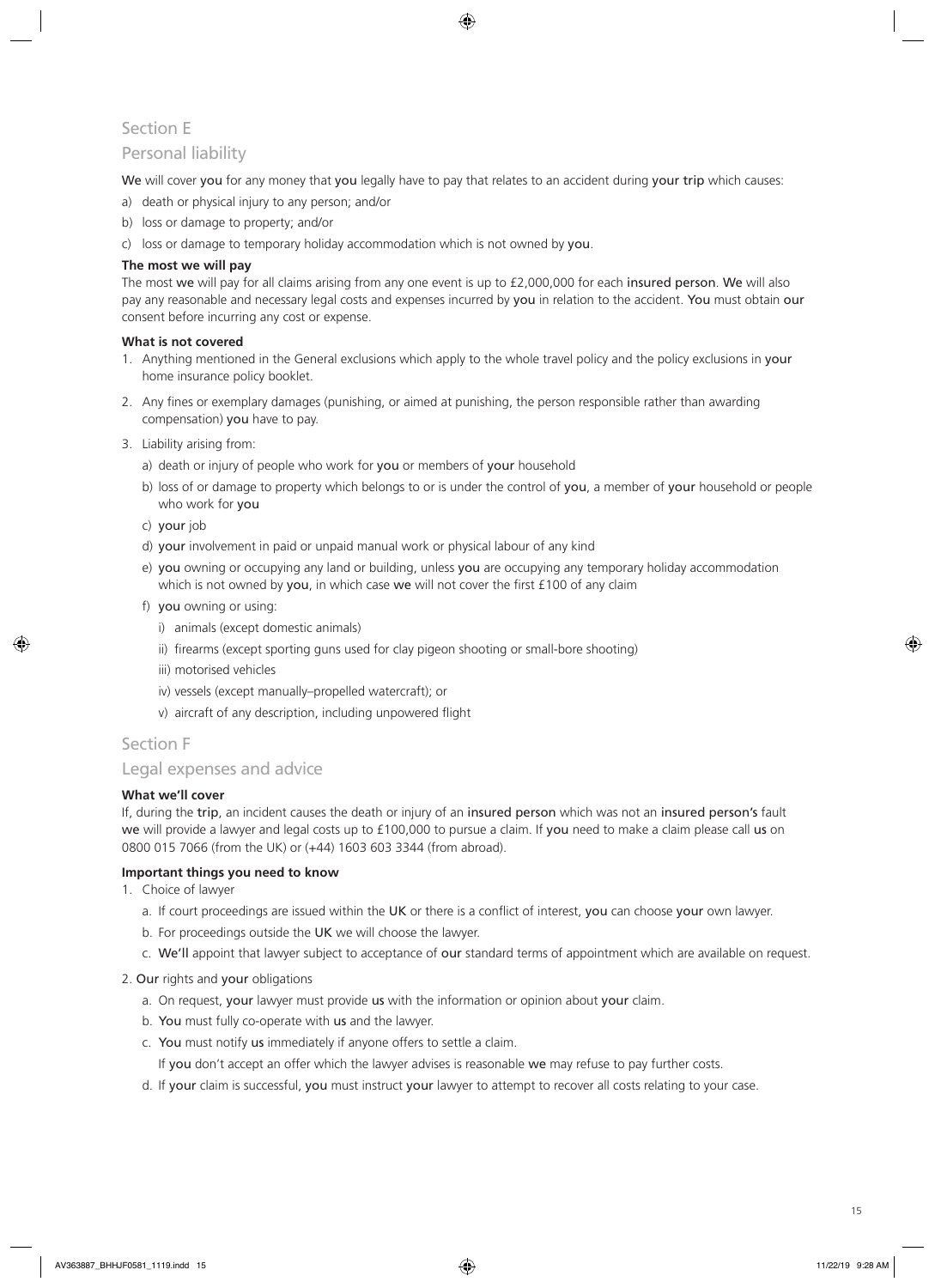- 3. This cover will end if you:
	- a. Settle or withdraw a claim without our agreement
	- b. Do not co-operate with us or the lawyer
	- c. Dismiss a lawyer without our consent. We will not withhold consent without good reason.

We may include a claim for our legal costs and other related expenses.

## **We won't cover**

- 1. Claims that don't result from a specific incident that happened during the trip.
- 2. Costs incurred prior to our written acceptance of your claim.
- 3. An application for judicial review.
- 4. Claims made by anyone other than you or your family enforcing their rights under this cover.
- 5. Claims which, in the lawyer's opinion, are more likely to fail than succeed.
- 6. Claims where the costs of the claim are more than the potential compensation.
- 7. Costs relating to a contingency fee arrangement.

In some countries a lawyer will only work for you if they receive a percentage of the compensation that you are rewarded. You cannot recover that percentage from this insurance

# Your activities

We'll cover you whilst you take part in most sports and leisure activities. It is a general condition of this policy that you take all reasonable precautions to protect yourself against accidents and injury. This includes when you take part in sports and leisure activities where you must make use of any appropriate safety equipment and follow any instructions provided (if taking part in an organised activity).

## **Please refer to the Personal Liability section for further exclusions.**

## **There is no cover for:**

- 1. You training for, or taking part in any race, time trial or organised sporting competition, performance or tournament.
- 2. You participating in an activity as a professional or where you are paid or receive benefits in kind, such as travel and/or accommodation or expenses.
- 3. Any claim for injury, illness or death that happens while you are taking part in these activities or any financial loss as a result of you being unable to take part in these activities.

## Excluded activities

## *You will not be covered whilst participating in any of these activities*

## **Land**

- Adventure racing/endurance events/marathon/ultramarathon/multi-discipline events
- Big game hunting/hunting
- Boxing/martial arts
- Caving/potholing
- Charity and conservation work that is not organised through a registered organisation, is not voluntary or involves work at heights over 3 metres or work in a health care facility
- Cycle racing
- Expeditions
- Free running/parkour
- Mountain biking other than trails graded as easy or moderate
- Mountaineering, rock climbing, bouldering (outdoors) or via ferrata
- Track events involving the use of motor vehicles
- Trekking that involves an ascent to more than 5,000 metres altitude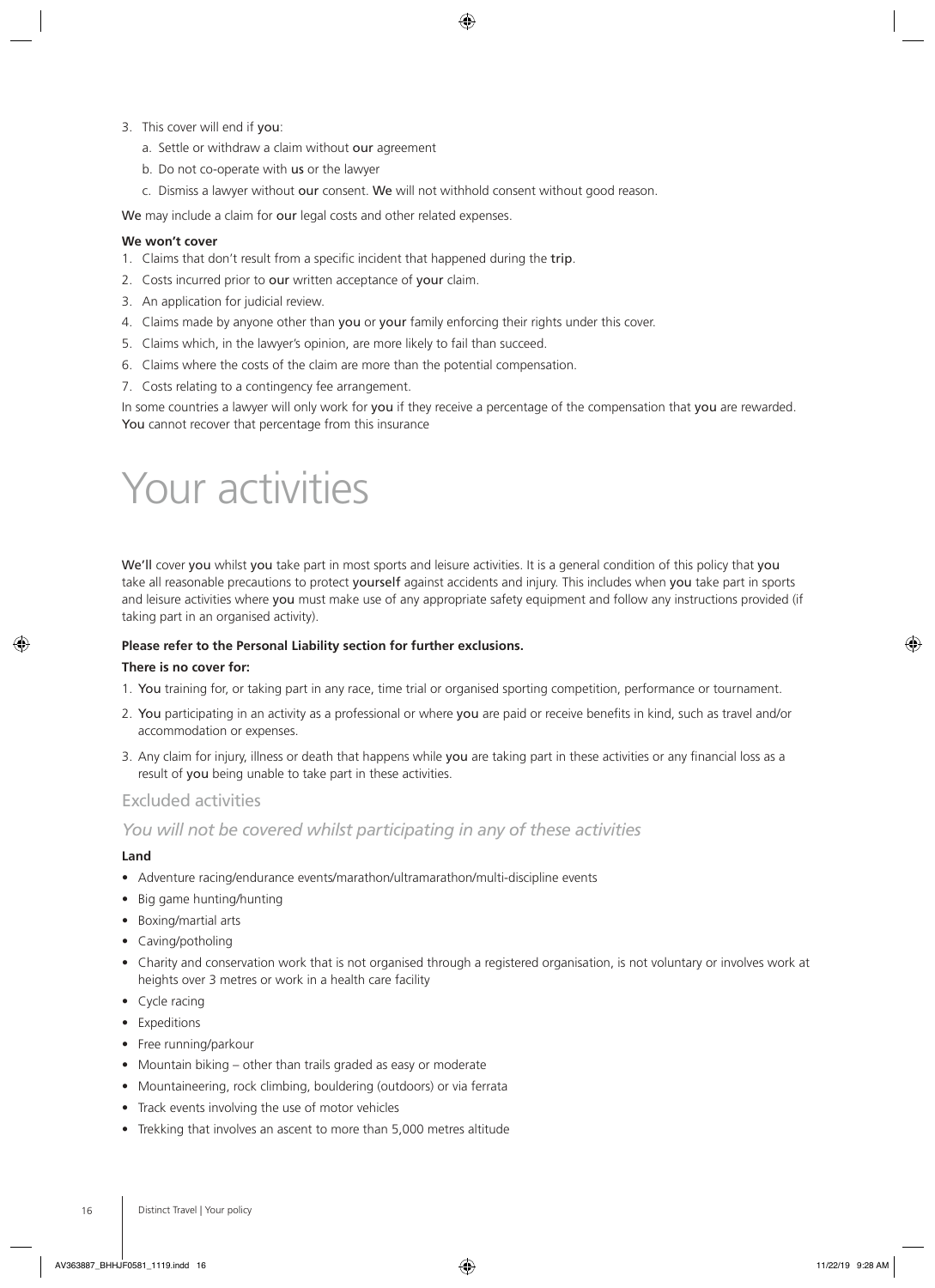## **Water**

- Canyoning/coasteering
- Cliff diving
- Free diving
- High diving
- Ice diving
- Kite surfing
- River sports involving rivers over grade 3
- Sailing/yachting more than 12 miles from shore
- Scuba diving
	- where this is the main reason you booked the trip;
	- where you are not accompanied by a qualified instructor or dive master;
	- beyond the depth to which you are qualified to a maximum of 40m;
	- that is professional, commercial or technical diving in nature, including but not limited to enriched air, tutor, solo, wreck, cave or cavern diving.
- Water ski jumping

## **Aerial**

- Base jumping
- Flying (other than as a fare paying passenger in a fully licensed passenger carrying aircraft)
- Gliding
- Hang gliding
- Parachuting
- Paragliding
- Sky diving/parachuting (other than tandem skydiving through licensed operator)

## **Winter sports activities**

- Bobsleigh/cresta/luge/skeleton
- Freestyle skiing/snowboarding
- Off-piste skiing (unless accompanied by a qualified guide at all times in areas the resort management consider to be safe)
- Heli-skiing
- Glacier skiing
- Ski flying/jumping/stunting/surfing
- Ski racing/training
- Ski mountaineering

Section G

Your Possessions

## **Delayed baggage**

If your baggage is temporarily lost on the outward journey and you are without it for more than 12 hours, we will pay for the replacement of essential items. To claim under this section, you must keep the receipt of anything you buy and get written confirmation from the carrier of the number of hours you were without your baggage.

## **The most we will pay**

The most we will pay for each insured person is £300.

## **Emergency travel documents**

If your passport or visa is lost or stolen while you're outside the UK we will pay for an emergency travel document to enable you to continue your trip or return home. We'll also pay for additional travel and accommodation (of a similar standard to that you had booked) if this means you need to reschedule your pre-booked travel arrangements.

The most we will pay for each insured person is £1,000

## **Golf equipment hire**

We will pay up to £50 a day towards the cost of hiring replacement equipment if your golf equipment is lost, stolen, damaged or temporarily delayed for more than 12 hours on the outward journey. To claim for temporary delay, you must get written confirmation from the carrier of the number of hours you were without your golf equipment.

The most we will pay for each insured person is £500.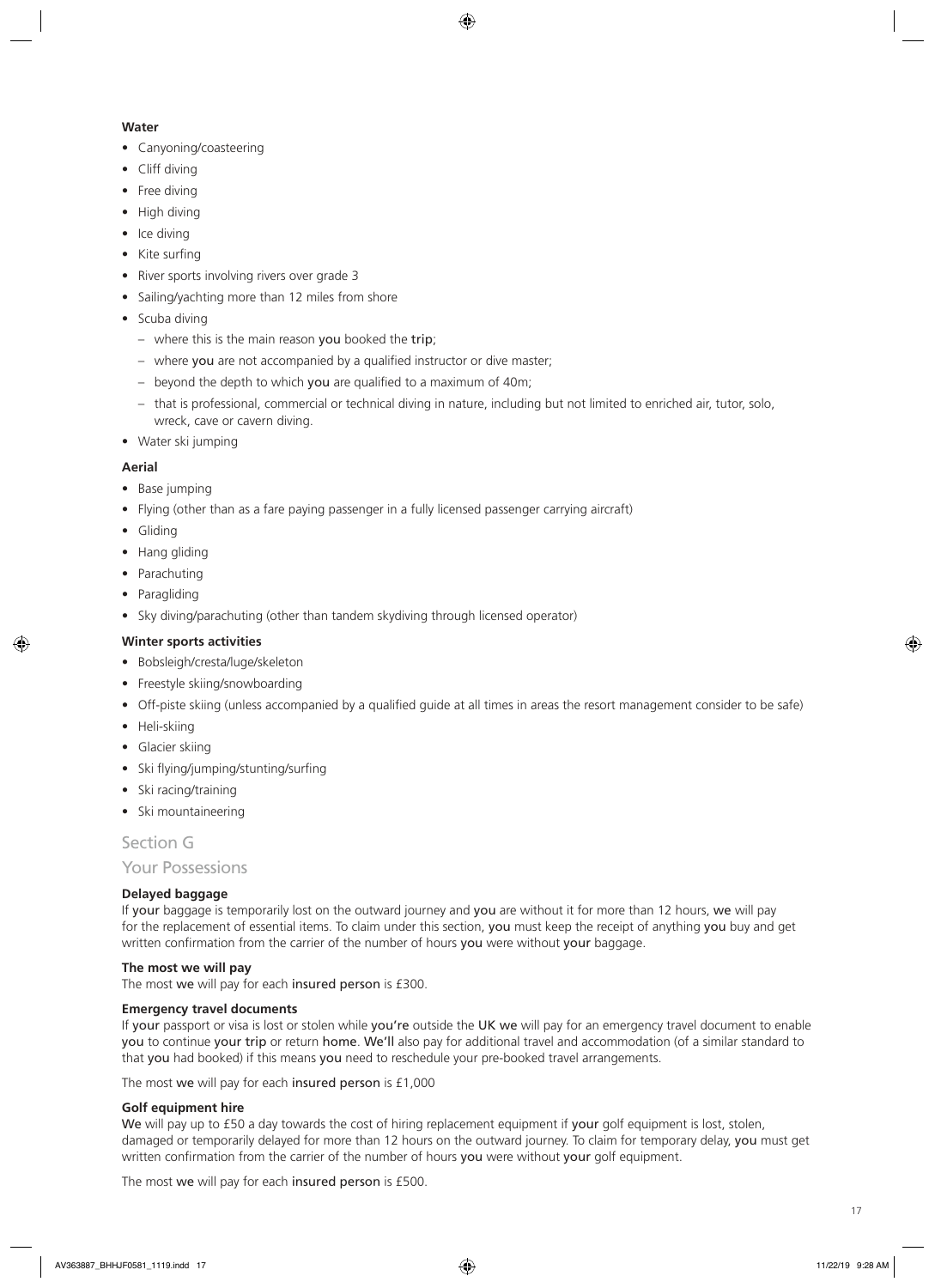## **Excess**

There is no excess under this section.

### **What is not covered**

- a. Anything mentioned in the General Exclusions section.
- b. Any baggage or golf equipment delayed, detained or confiscated by customs or other officials.

#### **Golf equipment:**

- a. Deliberate or malicious damage caused by the insured person.
- b. Loss or damage to golf equipment that you have deliberately left somewhere that is not in your full view or with someone you know.
- c. Damage to hired golf equipment while it is being used.
- d. Wear and tear, loss of value or damage caused by moths and/or vermin, or any process of cleaning, repairing or restoring.

#### **Emergency travel documents:**

- a. Any claim for travel and accommodation expenses of any other insured person who could travel without you but decides to stay with you.
- b. Any claim where your passport and/or visa has been deliberately left somewhere that is not in your full view or with someone you know.
- c. Any claim where your passport and/or visa was not carried in your hand luggage and fully accessible to you while you were travelling.
- d. Theft of your passport and/or visa from a hotel room/apartment unless they have been placed in a safe or there is evidence of a break in.
- e. Theft of your passport and/or visa from a motor vehicle or caravan unless there is evidence of a break in and they had been placed out of view.

# Winter sports cover

Cover under this section applies for a maximum of 31 days during the period of insurance as set out in your home policy schedule.

## Section H

#### **Winter sports equipment**

We will cover you for loss, theft or accidental damage to winter sports equipment which is owned or hired by you.

If you have a valid claim under this section we will also pay for you to hire replacement equipment for the duration of your trip.

We will also cover the cost of a replacement lift pass if it is lost or stolen.

For each insured person, we will pay up to:

- £750 for winter sports equipment.
- £750 for replacement equipment hire.
- £1,000 for a replacement lift pass.

At our option, we will settle any claim by payment or replacement. We will pay claims for winter sports equipment based on their value at the time of loss. We will not pay the cost of replacing them with new items, and we will not pay more than the original purchase price of any lost or damaged items.

## **Delay due to avalanche**

We will pay for the cost of extra travel and accommodation if an avalanche delays your arrival at, or departure from the booked resort.

## **The most we will pay**

The most we will pay for each insured person is £750.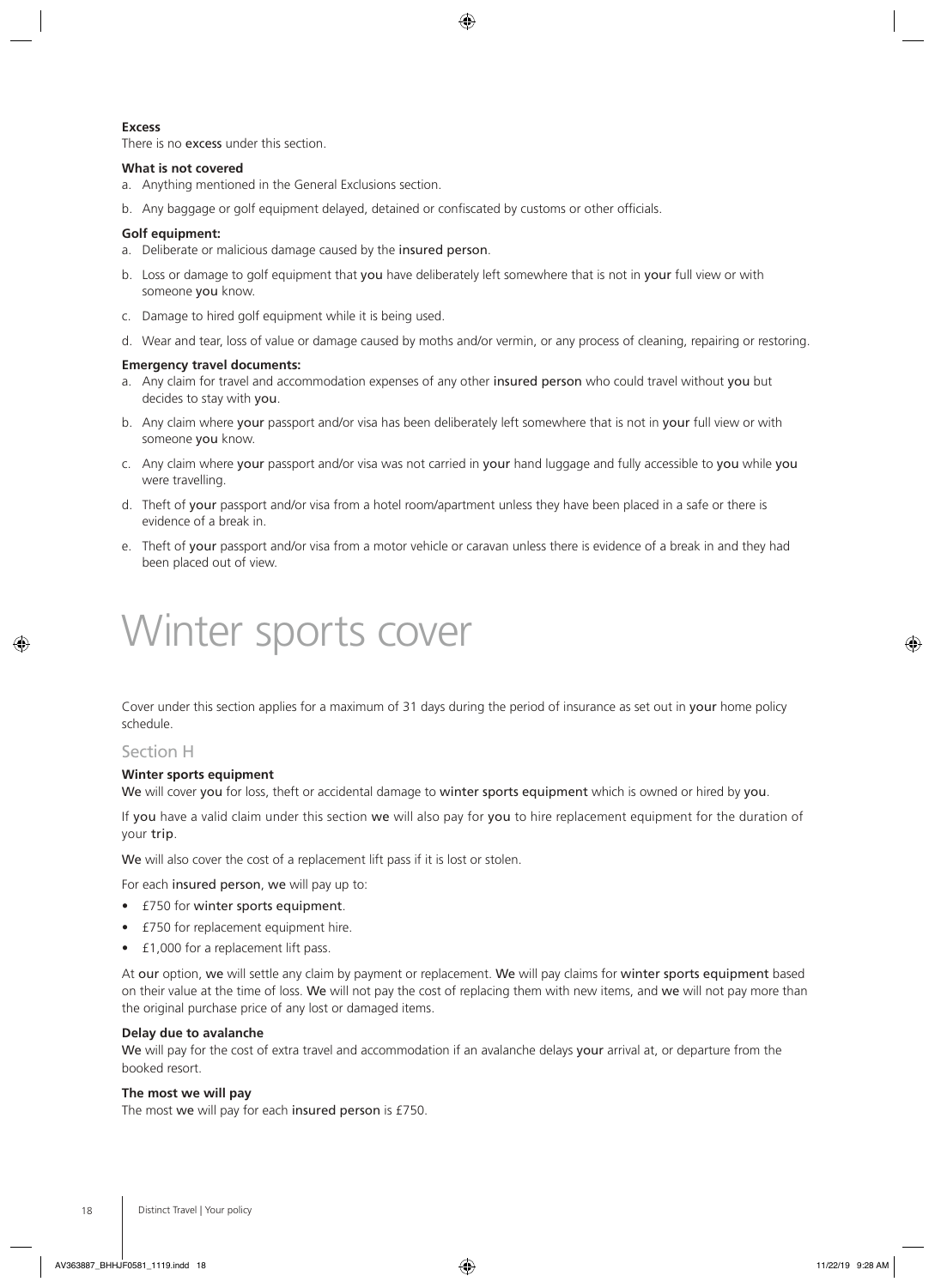## **Piste closure**

(This section does not apply to cross-country skiing).

We will pay you a daily benefit of up to a maximum of £50 if all pistes at your booked resort are closed due to lack of snow, excessive snow or high winds.

## **The most we will pay**

The most we will pay for each insured person is £750.

## **Medical inconvenience**

If, due to illness or injury, you are medically certified as being unable to ski or board, we will pay a daily benefit for each day you are prevented from doing so.

We will also pay a benefit for the proportionate cost of your non-refundable ski pack (ski lessons from a ski school, ski hire and lift pass).

For each insured person, the most we will pay is:

- £50 for each day you are unable to ski or board, up to a maximum of £500;
- £1,000 for your ski pack.

## **Excess**

We will not pay the first £250 for any claim for winter sports equipment

## **Special conditions**

## **Winter sports equipment:**

- a. If your winter sports equipment is lost or damaged by an authority, a transport company or hotel, you must report the details of the loss or damage to them in writing and request written confirmation.
- b. If your winter sports equipment is lost or damaged by an airline, you must:
	- get a Property Irregularity Report;
	- give written notice of the claim to the airline within the time limit in their conditions of carriage (you should keep a copy);
	- keep all travel tickets and tags if you claim under this policy.
- c. You must report any loss or theft to the police as soon as reasonably possible following discovery, and get a written report (where it is not possible to obtain a police report you must provide other independent proof of the loss or theft, such as a letter from your transport company, hotel, or resort management).

## **Piste closure:**

You must provide evidence from your tour operator or resort management that all pistes were closed, and how long they were closed for.

## **What is not covered**

- a. Anything mentioned in the General Exclusions and Health Exclusions in the Your Health section.
- b. Any claim where the maximum limit of 31 days for winter sports has been exceeded.

## **Winter sports equipment:**

- a. Deliberate or malicious damage caused by the insured person.
- b. Loss or damage to winter sports equipment caused by the insured person's neglect.
- c. Theft from motor vehicles.
- d. Damage to hired winter sports equipment while being used.
- e. Wear and tear, loss of value and damaged caused by moths or vermin, or any process of cleaning, repairing or restoring.

## **Medical inconvenience:**

a. Any claim for medical inconvenience:

- if the insured person has travelled against the advice of their doctor, or purposely travels without medical advice when it was reasonable for them to have done so;
- caused by a medical condition or undiagnosed symptom which has not been disclosed to and accepted by us. Please refer to the Your Health section for details of when you need to tell us about medical conditions.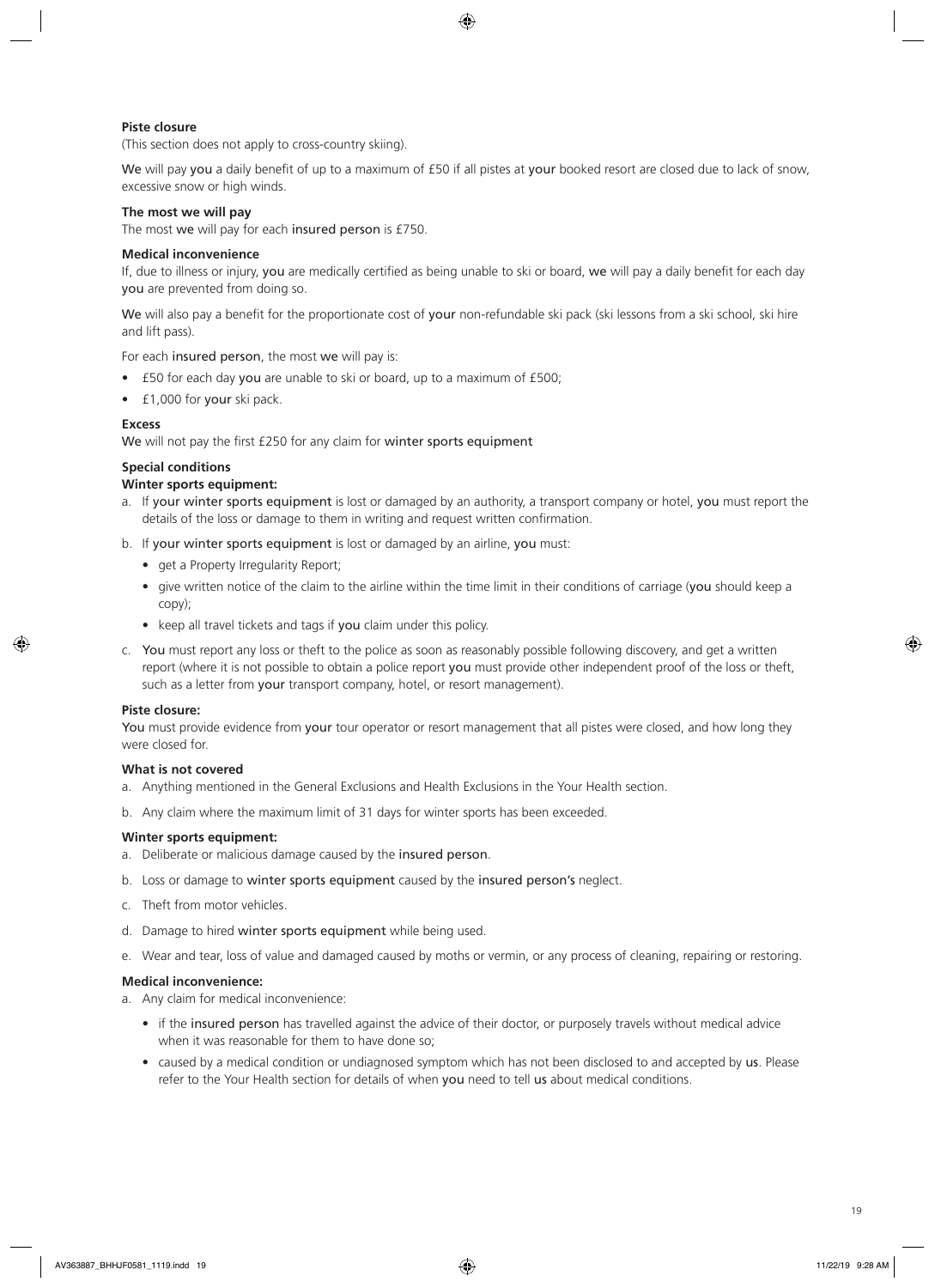# General exclusions

## **This policy does not cover the following:**

- 1. Any consequence whatsoever which is the direct or indirect result of any of the following, or anything connected with any of the following, whether or not such consequence has been contributed to by any other cause or event:
	- a) war, invasion, act of foreign enemy, hostilities or a warlike operation or operations (whether war be declared or not), civil war, rebellion, revolution, insurrection, civil commotion assuming the proportions of or amounting to an uprising, military or usurped power
	- b) any action taken in controlling, preventing, suppressing or in any way relating to a) above.
- 2. Claims directly or indirectly caused by:
	- a) ionising radiation or contamination by radioactivity from any nuclear fuel or from any nuclear waste from burning nuclear fuel
	- b) the radioactive, toxic, explosive or other hazardous properties of any explosive nuclear assembly or nuclear part of an assembly; or
	- c) pressure waves caused by aircraft and other aerial devices travelling at sonic or supersonic speeds.
- 3. Any claim for your death, injury, illness or disability resulting from:
	- a) your suicide or attempted suicide; or
	- b) your misuse of alcohol or drugs or your consumption of alcohol or drugs (other than drugs taken under medical supervision and not for treating alcohol or drug addiction) to an extent which causes immediate or long-term physical or mental impairment, including impairment to your judgment causing you to take action you would not normally have taken; or
	- c. Any exacerbation of an accepted medical condition caused by your misuse of alcohol or drugs.
- 4. Any claim where during the trip you deliberately put yourself at risk of death, injury, illness or disability (unless you were trying to save human life).
- 5. Any loss that is not specifically described in the stated terms and conditions e.g. we will not pay for loss of earnings if you are unable to return to work due to injury or illness during your trip or any payment which you would normally have made during the trip.
- 6. Any incident which happens after the trip duration limit has been reached.
- 7. Any claim for an incident which happens during a trip that results from:
	- a. you riding or being carried as a passenger on a scooter, moped or motorcycle:
		- i. 125cc or under, unless you wear a crash helmet and, as a rider, you are fully licensed to use such a vehicle in the UK;
		- ii. over 125cc, unless this is your mode of transport from the UK and you wear a crash helmet and appropriate protective clothing. As a rider you must be fully licensed and insured to use this vehicle in the UK. There is no cover for trips taken outside of Europe.
	- b. you driving any motorised vehicle, unless you are fully licensed to drive such a vehicle in the UK;
	- c. you driving or being a passenger in any motorised vehicle unless you have complied with all laws applying to use of that vehicle in the country you are visiting, for example you must wear a seatbelt where this is required by law;
	- d. your involvement in paid or unpaid manual work or physical labour of any kind, other than charity and conservation work (see further limitations in the Your Activities section);
	- e. you taking part in an activity which is shown as excluded in the Your Activities section;
	- f. you taking part in exploration or scientific expeditions or being a crew member on a vessel travelling from one country to another;
	- g. you climbing on to, on top of, or jumping from any balcony railing, ledge or wall, or climbing or moving across any external part of a building or vehicle not specifically designed for that purpose.
- 8. Any claim resulting from a tropical disease where you have not had the recommended inoculations and/or taken the recommended medication.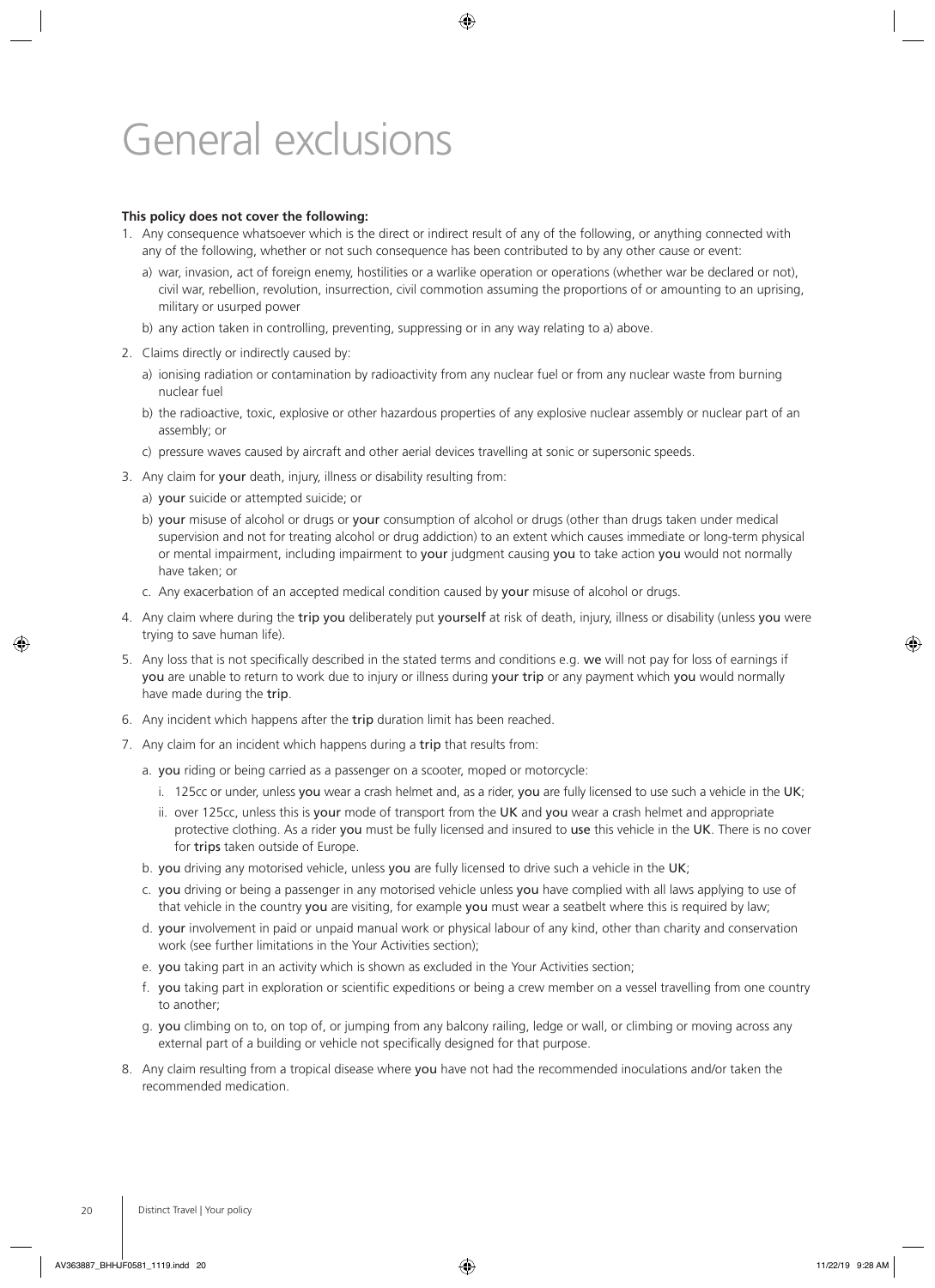- 9. Any claim for:
	- a. management fees, maintenance costs or exchange fees, any travel or accommodation arranged by using air miles, loyalty or points based schemes, timeshares or similar promotions;
	- b. costs where these are recoverable from your travel or accommodation provider;
	- c. costs you have paid on behalf of persons not insured under this policy;
	- d. administration costs charged by your travel and/or accommodation provider in respect of obtaining a refund for unused travel and accommodation.
- 10. Any claim because you do not feel like travelling, or you are not enjoying your trip.
- 11. Any claim caused by an event for which the dates had been publicly announced and/or reported by the media at the time you added the travel insurance to your home policy schedule or booking your trip (whichever is sooner), e.g strike, airport closure or flight cancellation.
- 12. You must report any loss or theft to the police as soon as reasonably possible following discovery, and get a written report (where it is not possible to obtain a police report you must provide other independent proof of the loss or theft, such as a letter from your transport company, hotel or resort management).

# General conditions

## These apply to the whole travel insurance policy.

1. You must take reasonable care to provide complete and accurate answers to the questions we ask when you take out, make changes to, and renew your policy. Before you book a trip or travel make sure that you have told us about any medical conditions as detailed in the 'Your health' section on page 08

If the information provided by you is not complete and accurate, we may:

- revise the premium and/or amend the medical underwriting decision(s) for any declared medical condition(s) which may result in an accepted condition being excluded; or
- cancel your policy and refuse to pay any claim; or
- not pay any claim in full.

It is therefore very important that you read the 'Your health' section on page 08

- 2. You must take reasonable precautions to protect yourself and your property against any accident, injury, theft, loss or damage.
- 3. If we make a payment before cover is confirmed and our claims investigation reveals that no cover exists under the terms of this policy, you must pay us back any amount we have paid, which you are not covered for.
- 4. You must tell us as soon as possible after any injury, illness, incident or redundancy, or if you discover any loss or damage which may lead to a claim under this travel insurance policy section. You must also tell us if you are aware of any writ, summons or prosecution. You must send us every communication relating to a claim immediately.
- 5. You, or any person acting for you, must not negotiate, admit or reject any claim without our permission in writing.
- 6. We may refuse to pay any expenses for which you cannot provide receipts or bills.
- 7. You or your legal representative must pay for any certificates, information and evidence, which we may need. When there is a claim for injury or illness, we may ask for, and will pay for, any insured person to be medically examined on our behalf. We may also ask for, and will pay for, a post-mortem examination if any insured person dies.
- 8. If, at the time of an incident which results in a claim under this travel insurance policy section, there is any other insurance covering the same loss, damage, expense or liability, we are entitled to approach that insurer for a contribution towards the claim, and will only pay our share. This condition does not apply to the Accidental death or Permanent disability section or the Medical Inconvenience section.
- 9. We are entitled to take over and carry out in your name the defence or settlement of any legal action. We may also take proceedings at our own expense and for our own benefit, but in your name, to recover any payment we have made under this travel insurance policy section to anyone else.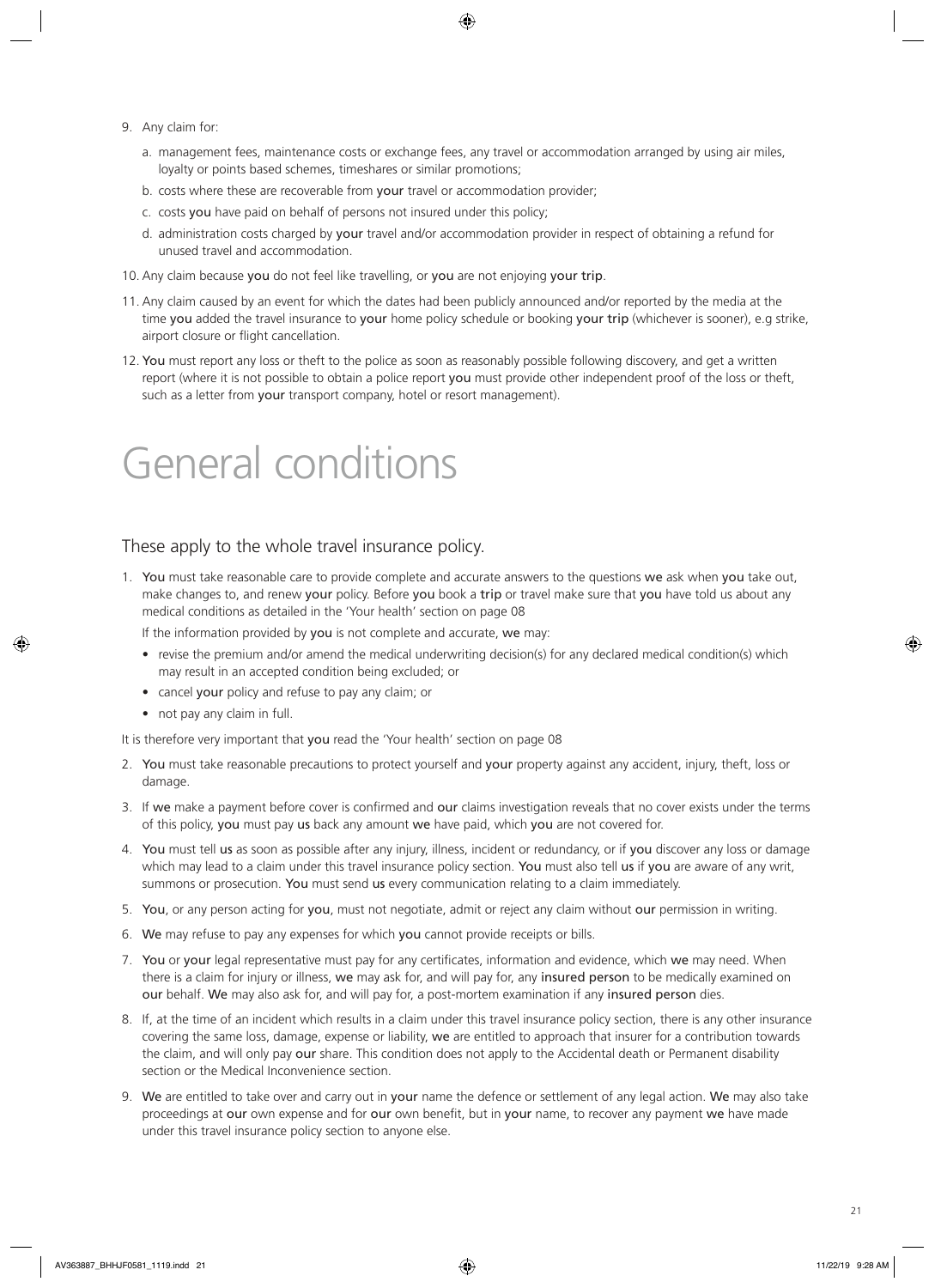10. You cannot transfer your rights under this travel insurance policy section.

A person, partnership (whether limited or not) or company who is not named on the home policy schedule for this policy has no rights under the Contracts (Rights of Third Parties) Act 1999 to enforce any of its terms.

11. If you make a medical claim you may be asked to supply your UK doctor's name to enable us to access your medical records. This will help the treating doctors, and us, to provide you with the most appropriate treatment and assess whether cover applies. If you do not agree to provide this we may not deal with your claim.

## Cancelling this policy

If your Distinct Home policy or the Contents section of your home policy is cancelled all cover under the Distinct Travel insurance policy section will end from the same date.

## **Your right to cancel**

Following the expiry of your 14 day statutory cooling off period, you continue to have the right to cancel the travel insurance section of your policy at any time during its term by contacting your insurance adviser at the address shown on your policy schedule but no refund of premium will be available.

## **Our right to cancel**

We (or any agent we appoint and who acts with our specific authority) may cancel the travel insurance section of this policy by sending at least 7 days' written notice to your last known postal and/or email address setting out the reason for cancellation.

Valid reasons include but are not limited to the following:

- non payment of premium. If premiums are not paid when due we will write to you requesting payment by a specific date. If we receive payment by the date set out in the letter we will take no further action. If we do not receive payment by this date we will cancel the travel insurance section of the policy from the cancellation date shown on the letter
- where we reasonably suspect fraud
- where you fail to co-operate with us or provide us with information or documentation we reasonably require and this affects our ability to process a claim or defend our interests. See the 'Claims' section of the General conditions in this policy booklet
- where you have not taken reasonable care to provide complete and accurate answers to the questions we ask. See the 'Contract of Insurance and Information and Changes We Need To Know About' section in this policy booklet and the separate 'Important Information' notices supplied.

If we cancel the travel insurance section of the policy, you will not be entitled to a refund of the premium paid in respect of the cancelled cover.

Where our investigations provide evidence of fraud or a serious non-disclosure we may cancel the policy immediately, backdate the cancellation to the date of the fraud or cancel the policy from the date you took it out.

## Fraud

If your claim is in any way dishonest or exaggerated we will not pay any benefit under this policy or return any premium to you and we may cancel your policy immediately and backdate the cancellation to the date of the fraudulent claim.

We may also take legal action against you.

For **our** complaints procedure and Compensation Scheme section, please refer to **your** Distinct Home policy booklet.

## Choice of law

The law of England and Wales will apply to this contract unless:

- you and the insurer agree otherwise; or
- at the date of the contract you are a resident of (or in the case of a business, the registered office or principal place of business is situated in) Scotland, Northern Ireland, the Channel Islands or the Isle of Man, in which case (in the absence of agreement to the contrary) the law of that country will apply.

## Use of language

Unless otherwise agreed, the contractual terms and conditions and other information relating to this contract will be in English.

Please make sure that you read your travel insurance policy section carefully. You may not receive any cover or cover may be reduced if you do not keep to the policy conditions.